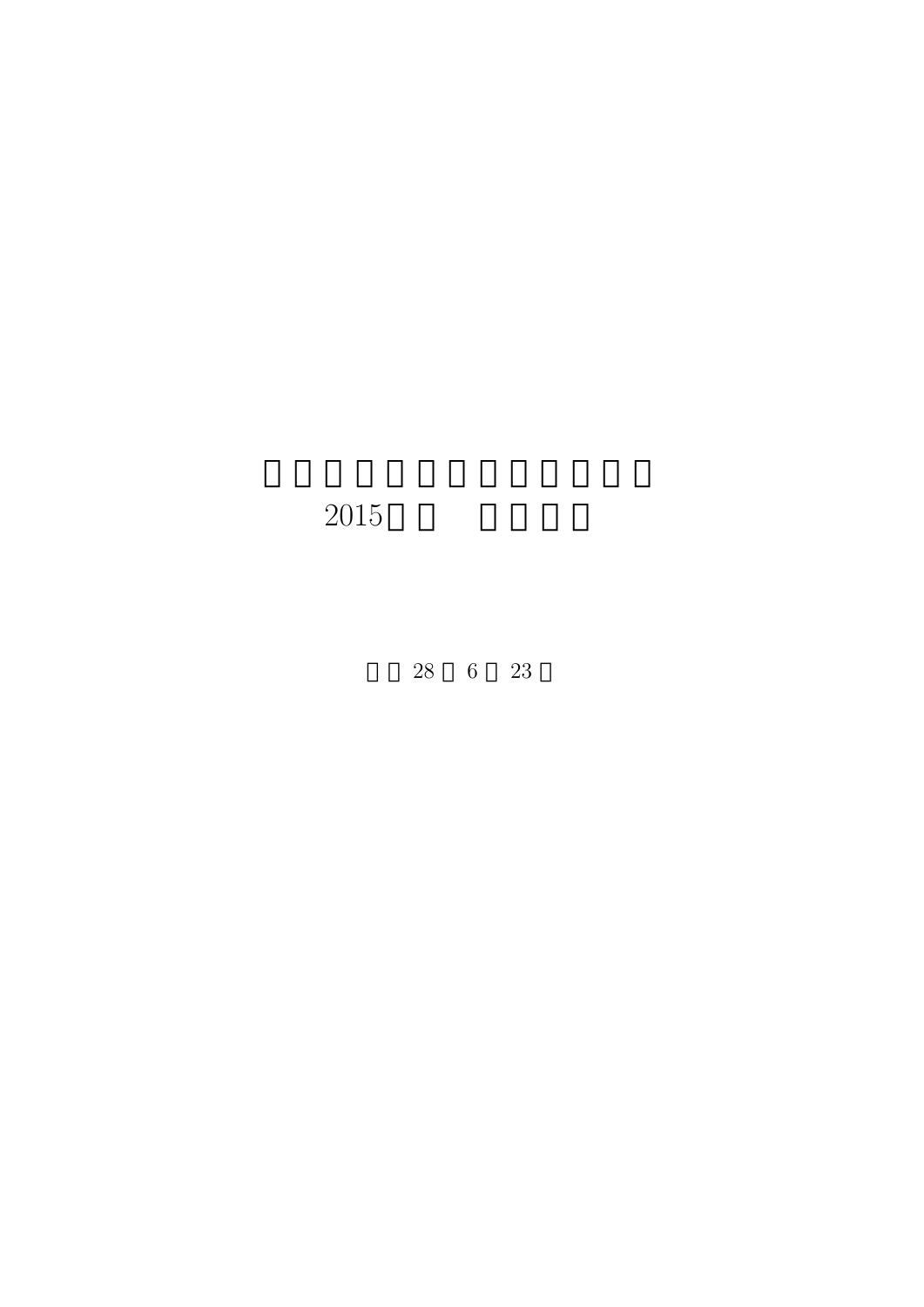| $\overline{\mathbf{c}}$ |
|-------------------------|
| $\overline{6}$          |
| 9                       |
| 11                      |
| 14                      |
| 17                      |
| $\overline{20}$         |
| 24                      |
| $\overline{27}$         |
| 31                      |
| 33                      |
| 35                      |

宇宙論研究室 **39**

**2**

**6**

**9**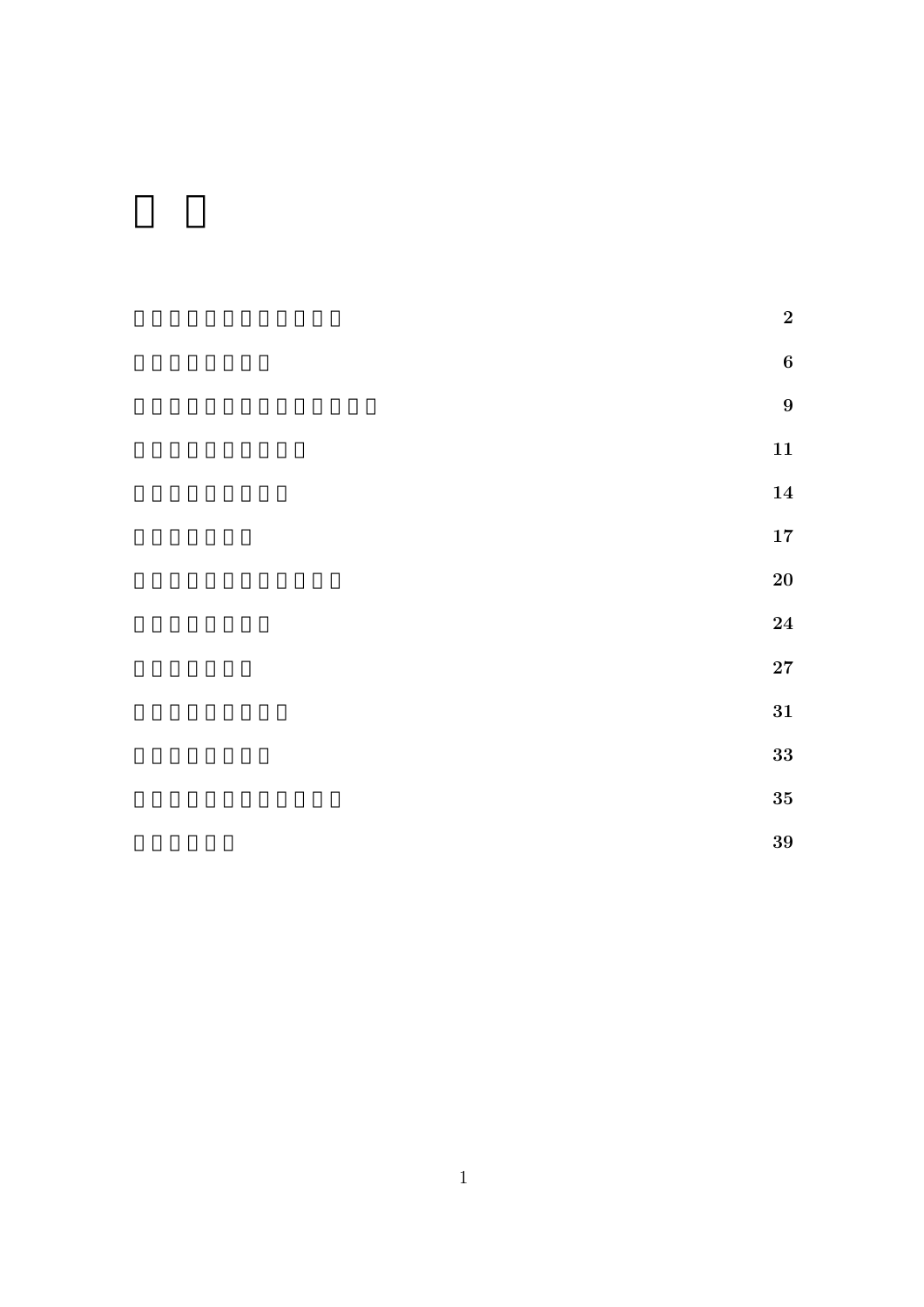|      | (M2) |
|------|------|
| (B4) | (B4) |
| (B4) | (B4) |
|      | (B4) |

 $1$  $M$ 

*•* 超弦理論低エネルギー有効理論によるインフレーション解など宇宙論  $1$ 

*•* 重力を含む統一理論の研究

• **Asymptotic Safety** 

*•* **Massive (Super)Gravity**

1. "Renormalization Group Equation and scaling solutions for f(R) gravity in exponential parametrization,"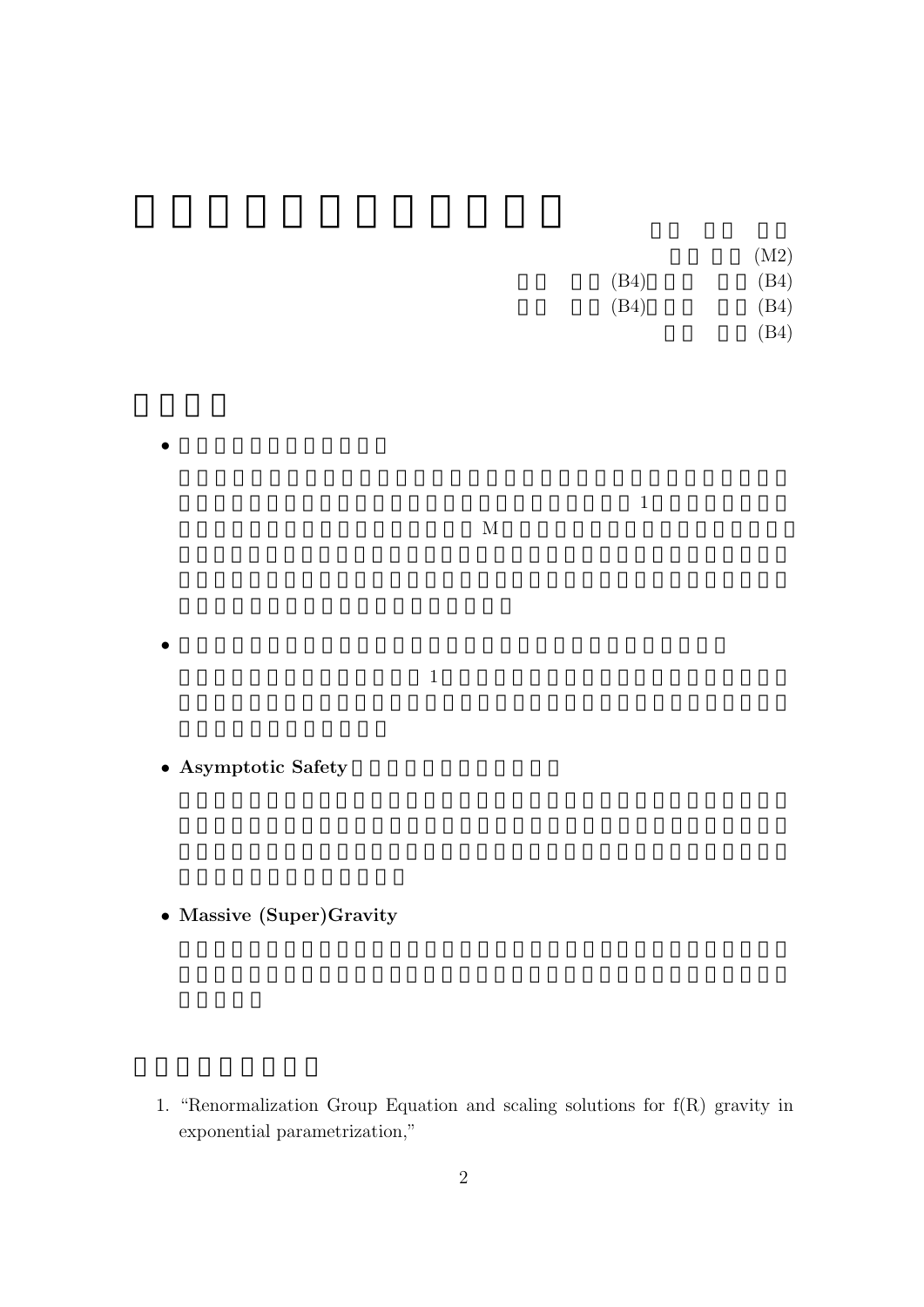N. Ohta, R. Percacci and G. P. Vacca, Eur. Phys. J. C **76** (2016) no.2, 46 [arXiv:1511.09393 [hep-th]] doi:10.1140/epjc/s10052-016-3895-1

- 2. "Flow equation for  $f(R)$  gravity and some of its exact solutions," N. Ohta, R. Percacci and G. P. Vacca, Phys. Rev. D **92** (2015) no.6, 061501 [arXiv:1507.00968 [hep-th]] doi:10.1103/PhysRevD.92.061501
- 3. "Covariant Approach to the No-Ghost Theorem in Massive Gravity," N. Ohta, JPS Conf. Proc. **7** (2015) 010007. doi:10.7566/JPSCP.7.010007
- 4. "Ultraviolet Fixed Points in Conformal Gravity and General Quadratic Theories," N. Ohta and R. Percacci,

•<br>• The contract of the contract of the contract of the contract of the contract of the contract of the contract

Class. Quant. Grav. **33** (2016) 035001 [arXiv:1506.05526 [hep-th]]. doi:10.1088/0264-9381/33/3/035001

- •<br>• 「重力の量子論」の量子論ではなぜ発表的事件ではなぜ発表的なのか <sub>→</sub> • 「重力の量子論への過去」 – <sub>第</sub>一第一第一第一第一第一第一第一第一第一第一 *•* 「重力の量子論へ向けて – 一般相対論はなぜくりこみ不可能なのか – *•* 「重力の量子論へ向けて – 電荷のくりこみ –」山口 泰央
- *•* 「重力の量子論へ向けて 質量のくりこみ –」奥西 沙織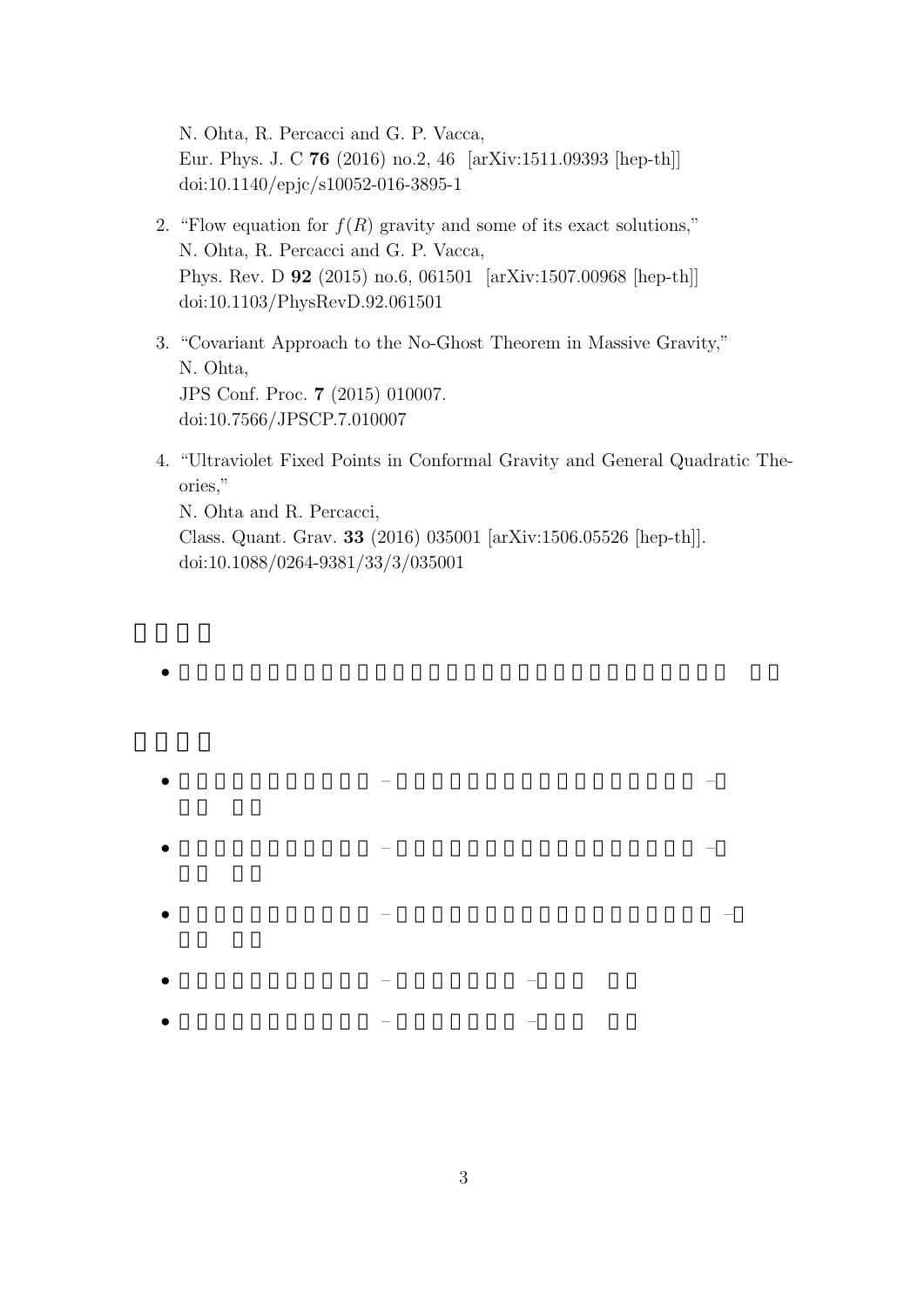1. Nobuyoshi Ohta (presenter  $& Chair)$ :

"Asymptotic Safety and Quantum Gravity", The second International Conference on Hot Topics in General Relativity and Gravitation, Quy Nhon, Vietnam [8 – 16 August 2015]

2. Nobuyoshi Ohta (poster):

"Cosmic Acceleration with a Negative Cosmological Constant in Higher Dimensions"

The 19th annual International Conference on Particle Physics and Cosmology (COSMO-15) , University of Warsaw, Warsaw, Poland [7 – 16 Sept. 2015]

1. Nobuyoshi Ohta (presenter): Asymptotic Safety and Quantum Gravity

[24–25 Oct. 2015]

1. Nobuyoshi Ohta (presenter):

Renormalization Group Equation and scaling solutions for f(R) gravity in exponential parametrization

 $[20 \text{ Jan. } 2016]$ 

• 2015 (C)

24540290,

1,070,000 )

*•* 島根県立益田高校対象 ミニ講義 「素粒子論の今」

平成 27 10 15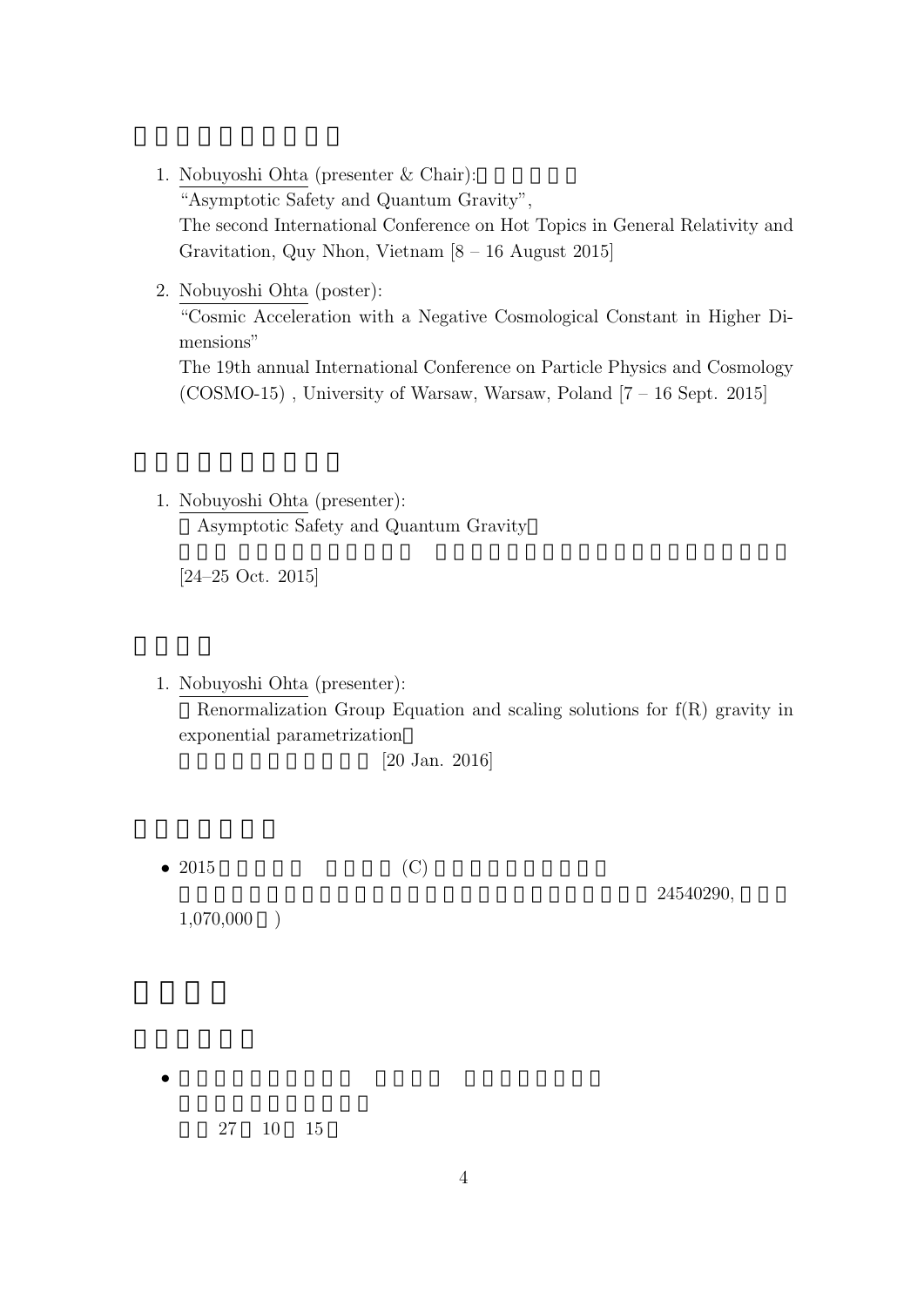- *•* 理学科物理学コース主任(前、後期)
- *•* 総合理工学研究科 理学専攻 人事委員(前、後期)
- *•* 京都産業大学益川塾学外指導教授
- Prof. Roberto Percacci (International School for Advanced Studies, Trieste, Feb. 21-28, 2016, supported in part by JSPS Grant-in aid for Scientific Research No. 24540290)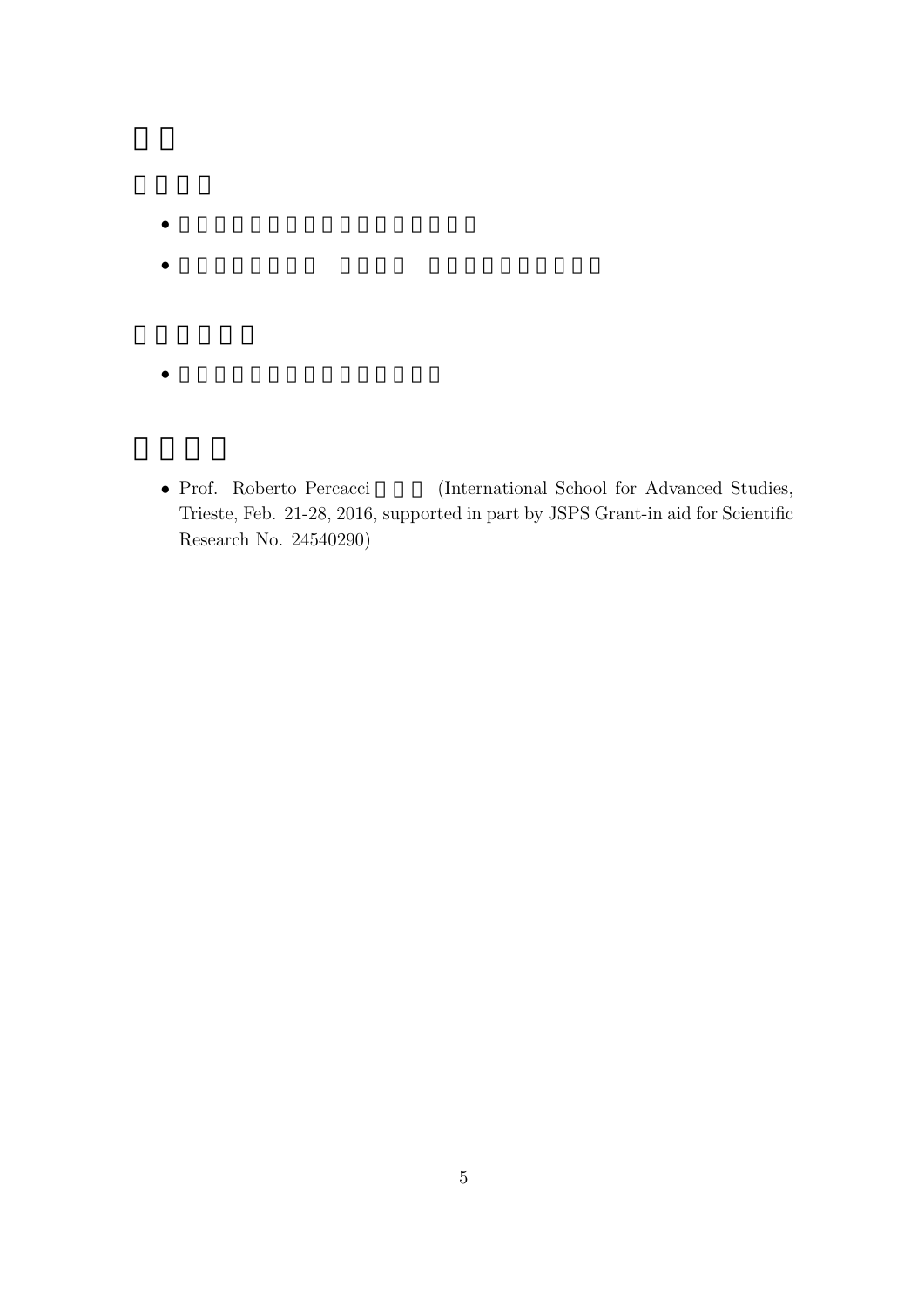$\begin{array}{lll} \text{(B)} & \\ \text{(B4)} & \text{(B4)} \end{array}$ 

| $\bullet$ MPGD | <b>ILD-TPC</b>             | (ILC)                                       | $2010\,$ |                                  |                  |
|----------------|----------------------------|---------------------------------------------|----------|----------------------------------|------------------|
|                | ILC<br>(TPC)               | GEM(Gas Electron Multiplier)                |          | $(100 \ \mu m)$<br>ILD-TPC       | $\left( \right)$ |
| GEM<br>GEM     | ILD-TPC                    |                                             |          | Micro Discharge Rate<br>Testbeam |                  |
|                | Micro Dicharge             | (Micro Discharge)<br>2105<br>Discharge rate |          | <b>GEM</b>                       | Discharge        |
| rate           | ILD-TPC                    | $2015\,$                                    |          | <b>GEM</b><br>disharge rate      | Discharge        |
|                |                            | $\sqrt{3}$                                  |          |                                  |                  |
|                |                            | $35~\mathrm{meV}$                           |          |                                  |                  |
|                | $\,2016$<br>$\mathfrak{Z}$ |                                             |          | $57.2 \mu m$                     | Nb/Al            |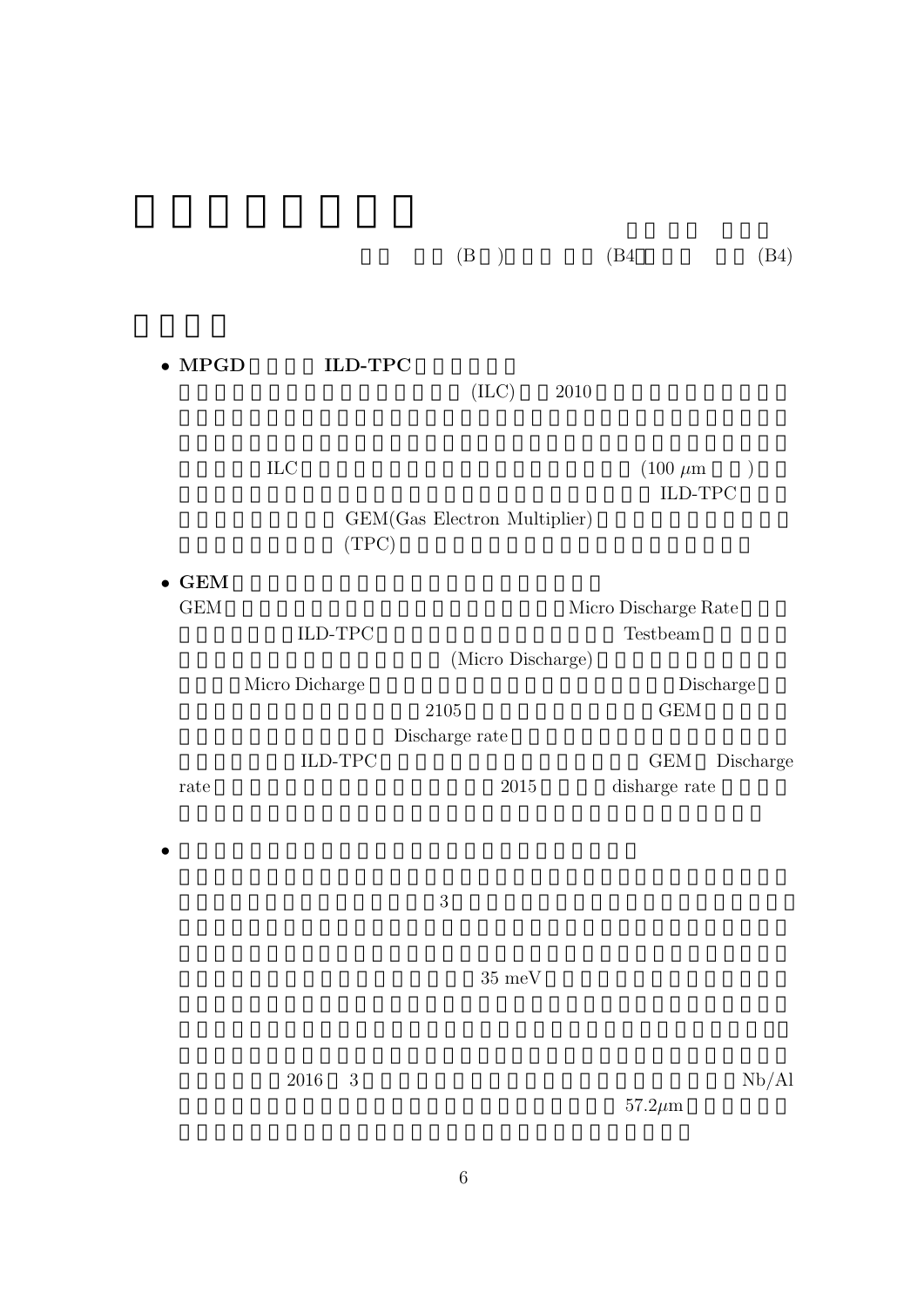- 1. "Tevatron Constraints on Models of the Higgs Boson with Exotic Spin and Parity Using Decays to Bottom-Antibottom Quark Pairs" T. Aaltonen, Y.Kato, *et al.*(CDF and D0 Collaboration) *Physical Review Letters* **114(15)**, 151802(12p)(2015), (4)
- 2. "Measurement of central exclusive  $\pi^+\pi^-$  production in  $p\bar{p}$  collisions at  $\sqrt{s}$ 0*.*9 and 1.96 TeV at CDF" T. Aaltonen, Y.Kato, *et al.*(CDF Collaboration) *Physical Review* **D91(9)**,  $091101(R)(8p)(2015)$ , (5)
- 3. "Measurement of the Production and Differential Cross Sections of *W*<sup>+</sup>*W<sup>−</sup>* Bosons in Association with Jets in  $p\bar{p}$  Collisions at  $\sqrt{s} = 1.96$  TeV" T. Aaltonen, Y.Kato, *et al.*(CDF Collaboration) *Physical Review* **D91(11)**, 111101(8p)(2015), (6)
- 4. "Measurement of the top-quark mass in the  $t\bar{t}$  dilepton channel using the full CDF Run II data set" T. Aaltonen, Y.Kato, *et al.*(CDF Collaboration) *Physical Review* **D92(3)**, 032003(10p)(2015), (8)
- 5. "First measurement of the forward-backward asymmetry in bottom-quark pair production at high mass" T. Aaltonen, Y.Kato, *et al.*(CDF Collaboration) *Physical Review* **D92(3)**, 032006(11p)(2015), (8)
- 6. "Search for Resonances Decaying to Top and Bottom Quarks with the CDF Experiment" T. Aaltonen, Y.Kato, *et al.*(CDF Collaboration) *Physical Review Letters* **115(6)**, 061801(9p)(2015), (8)
- 7. "Tevatron combination of single-top-quark cross sections and determination of the magnitude of the Cabibbo-Kobayashi-Maskawa matrix element **Vtb**" T. Aaltonen, Y.Kato, *et al.*(CDF and D0 Collaboration) *Physical Review Letters* **115(15)**, 152003(11p)(2015), (10)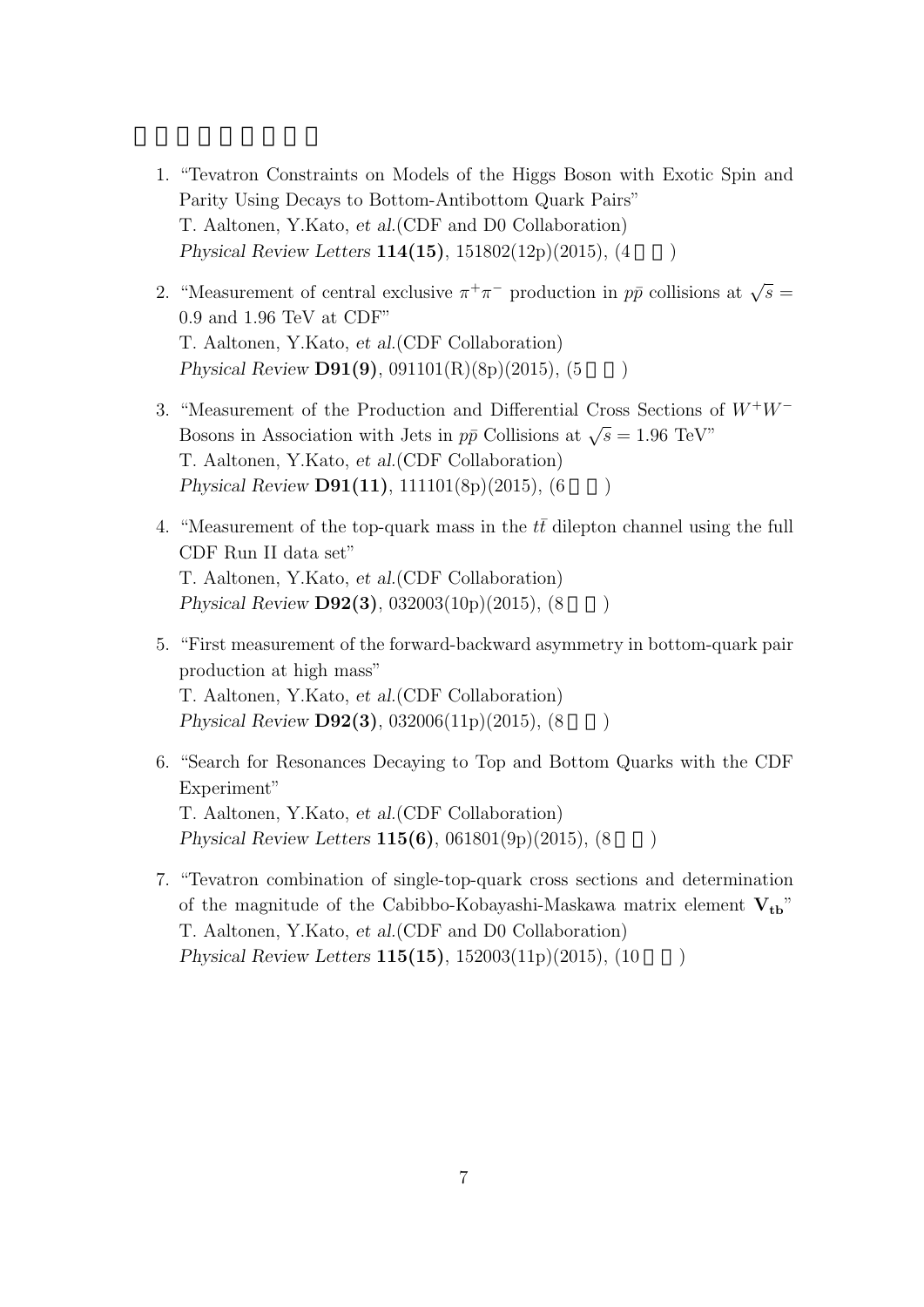*•* 学士論文:  $GEM$  $MPPC$ 

 $MPPC$ 

27 8 7

- •<br>• <sub>1</sub>
- 1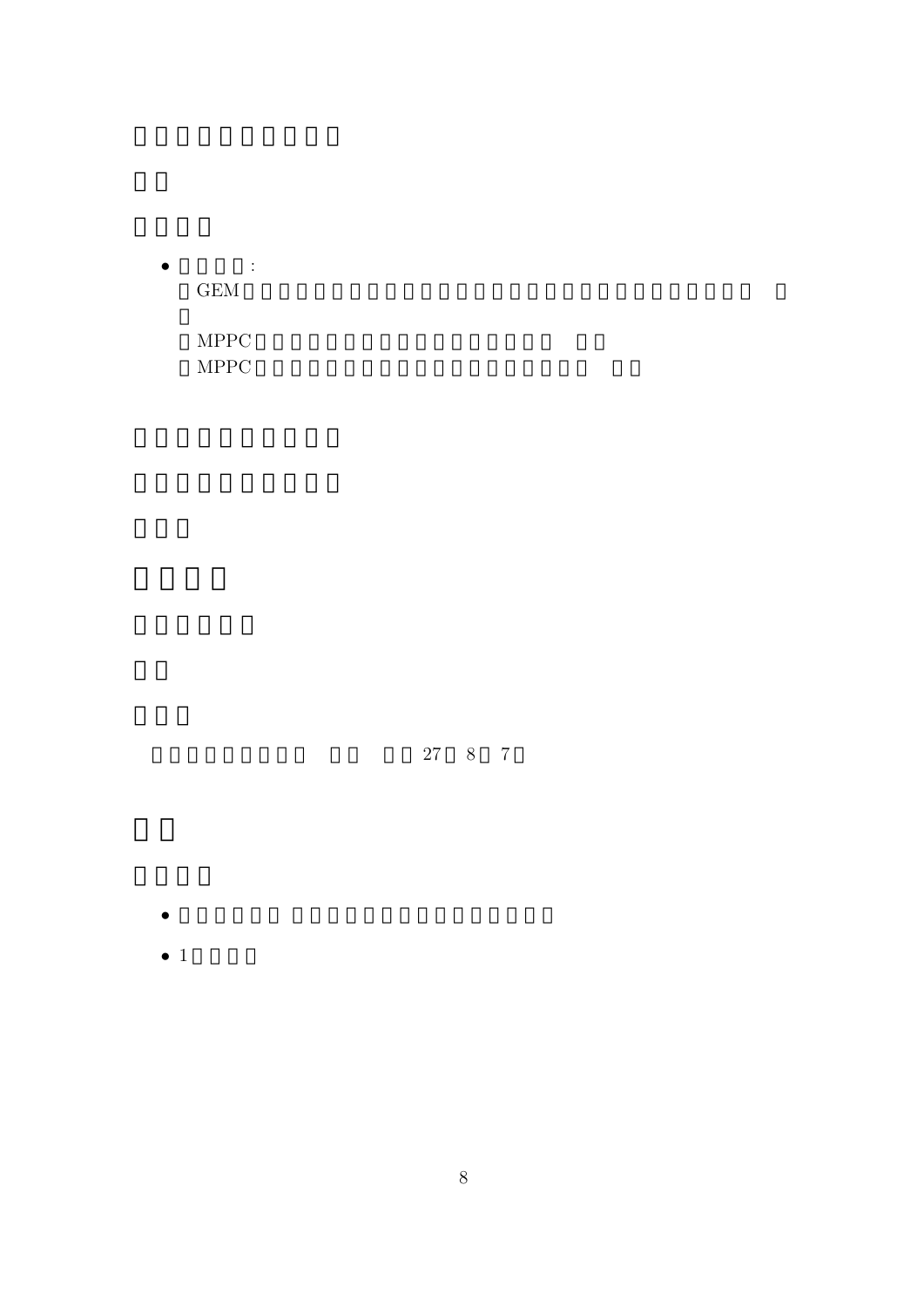| (B4) | (B4) |
|------|------|
| (B4) | (B4) |
|      | (B4) |

•<br>• <sub>Control</sub> and <sub>Pa</sub> 1. Cherenkov Telescope Array CTA Cherenkov  $206$  $AMC$ 2. Telescope Array TA Utah GZK cutoff  $10\quad 20\quad \text{eV}$ 

1. " The hybrid energy spectrum of Telescope Array's Middle Drum Detector and surface array",

R. U. Abbasi et al., TA collaboration, Astroparticle Physics, Vol. 68 (2015), p. 27-44.

2. " Study of Ultra-High Energy Cosmic Ray composition using Telescope Array ' s Middle Drum detector and surface array in hybrid mode ", R.U. Abbasi et al., TA collaboration, Astroparticle Physics, Volume 64 (2015), Pages 4962

3. Measurement of the proton-air cross section with Telescope Array 's Middle Drum detector and surface array in hybrid mode ",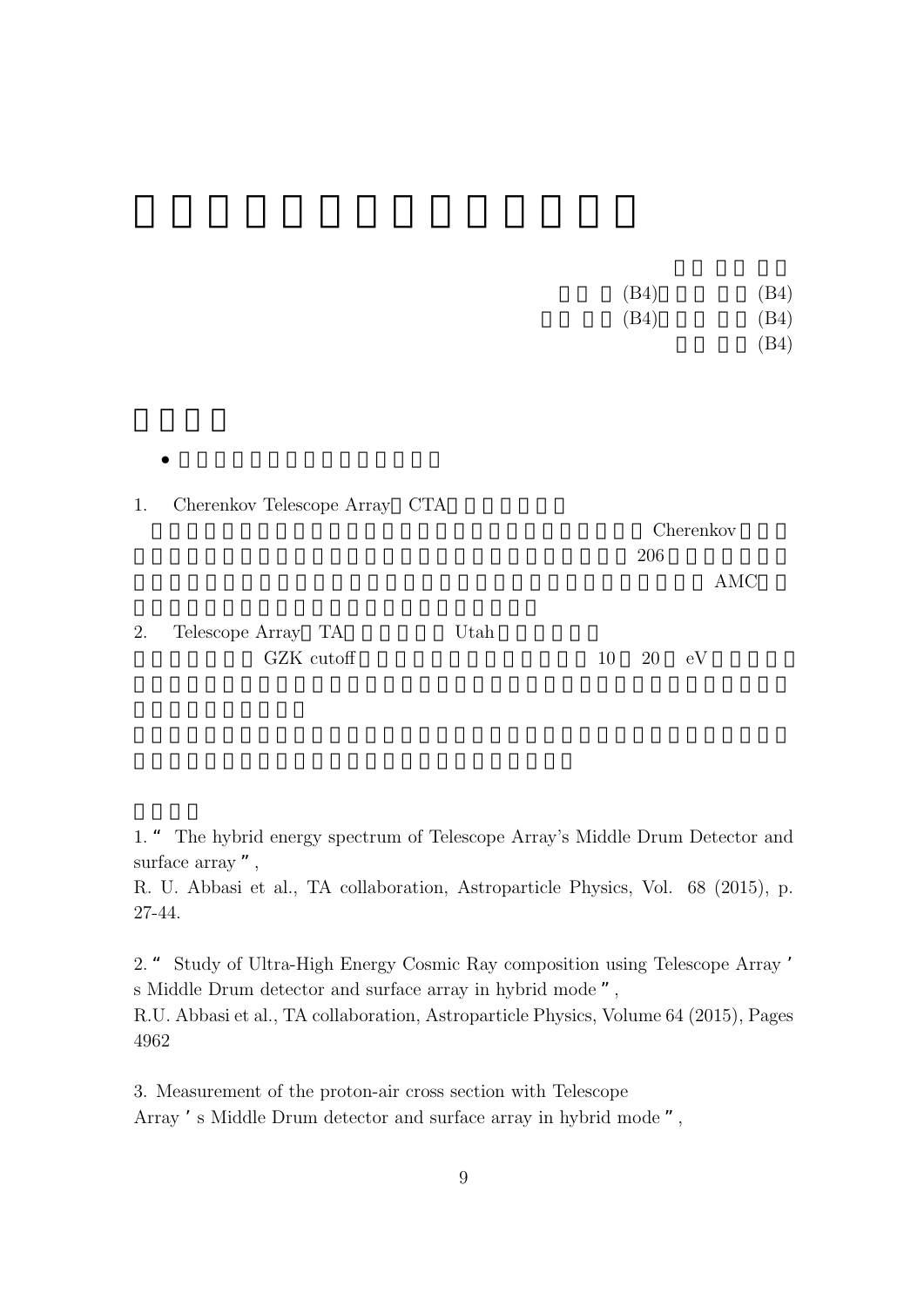R.U. Abbasi et al., TA collaboration, Phys. Rev. D 92 (2015) 032007

4." A NORTHERN SKY SURVEY FOR POINT-LIKE SOURCES OF EeV NEU-TRAL PARTICLES WITH THE TELESCOPE ARRAY EXPERIMENT " , R. U. Abbasi et al. , TA collaboration, The Astrophysical Journal, Volume 804 (2015),

H25 H27 14,800,000

 $CTA$  (AMC)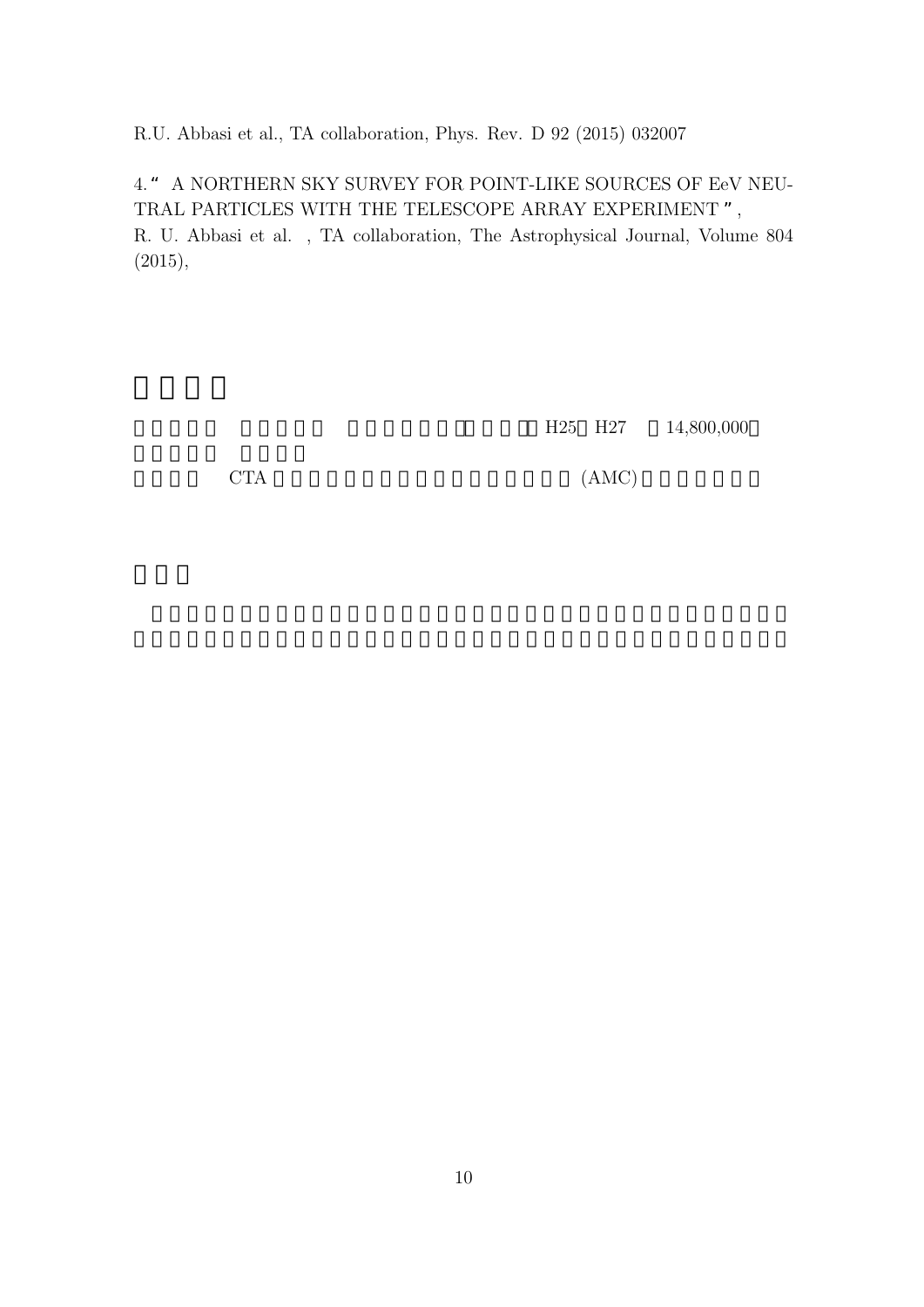| 0.1 5 keV/q q                                                  |              |                             |
|----------------------------------------------------------------|--------------|-----------------------------|
| $\rm Li$<br>$\rm Li$                                           | <b>ITER</b>  | Li                          |
| $10\ \mathrm{keV}$                                             |              | $\rm Li$                    |
| $4.0\ \mathrm{keV}$<br>1.4<br>ICPEAC2015<br>He, Ne, Ar, Kr, Xe | $\mathbf{1}$ | $\rm{H}_{2}$<br>HD<br>$D_2$ |
| $4.0\ \mathrm{keV}$<br>2.7<br>1966<br>Ogurtsov                 | 1990         | Kikiani<br>$\overline{2}$   |

 $B4 \qquad (B4) \qquad (B4)$ 

1. Toshio Kusakabe, Hiroyuki A. Sakaue, and Hiroyuki Tawara: "Charge Transfer Cross Sections of Slow Singly Charged Lithium Ions in Collisions with Hydrogen Isotope Molecules" Journal of Physics: Conference Series, Vol. 635, 032097 (2015).

2. <u>– Filipson Superior Superior Superior Superior Superior Superior Superior Superior Superior Superior Superior Superior Superior Superior Superior Superior Superior Superior Superior Superior Superior Superior Superior </u>  $26$  , 309 (2015) (1 )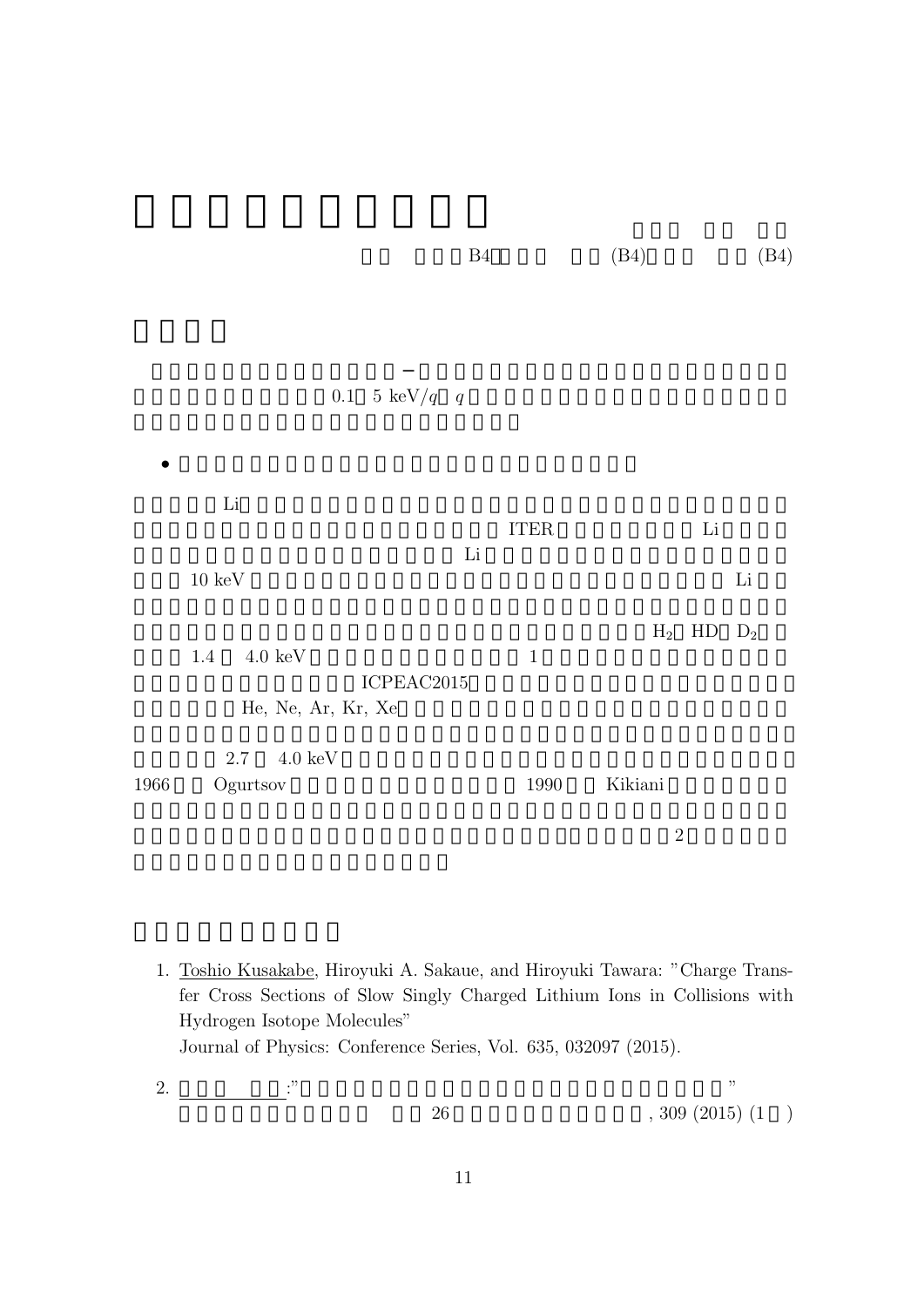3. Masashi Kitajima, Toshio Kusakabe, K Moribayashi, Akinori Igarashi, Makoto Imai, H. Tsuchida, Lukas Pichl, Masamitsu Hoshino, M. Hiyama, K. Soejima, S. Shimakura, Kenji Motohashi, T. Morishita, Kunikazu Ishii, R. Suzuki, Hiroya Suno, Daichi Kato, Hiroyuki A. Sakaue, Izumi Murakami, Motoshi Goto, Sigeru Morita, K. Sato, H. Funaba, T. Ido, and B. J. Peterson: "Construction and Update of Atomic and Molecular Database for Light Elements of the 2nd Period"

Annual Report of National Institute for Fusion Science, April 2014 - March 2015, 352 (2015) (11 )

4. Toshio Kusakabe, and Hiroyuki A. Sakaue: "Development of an Ion Source Producing Multiply Charged Lithium Ion for a Slow Ion-Atom Collision Experiment"

Annual Report of National Institute for Fusion Science, April 2014 - March 2015, 418 (2015) (11 )

| $\bullet$ |   |                |
|-----------|---|----------------|
| $\bullet$ |   |                |
| $\bullet$ | H | Dresden EBIS/T |

1. Toshio Kusakabe, Hiroyuki A. Sakaue, and Hiroyuki Tawara: "Charge Transfer Cross Sections of Slow Singly Charged Lithium Ions in Collisions with Hydrogen Isotope Molecules" XXIX International Conference on Photonic, Electronic, and Atomic Collisions (ICPEAC2015), Palacio de Congresos 'El Greco', Toledo, Spain [24 July 2015].

*•* 平成27年度 自然科学研究機構・核融合科学研究所・一般共同研究 研究代表者: "
NIFS15KBAF020,  $117,000$  )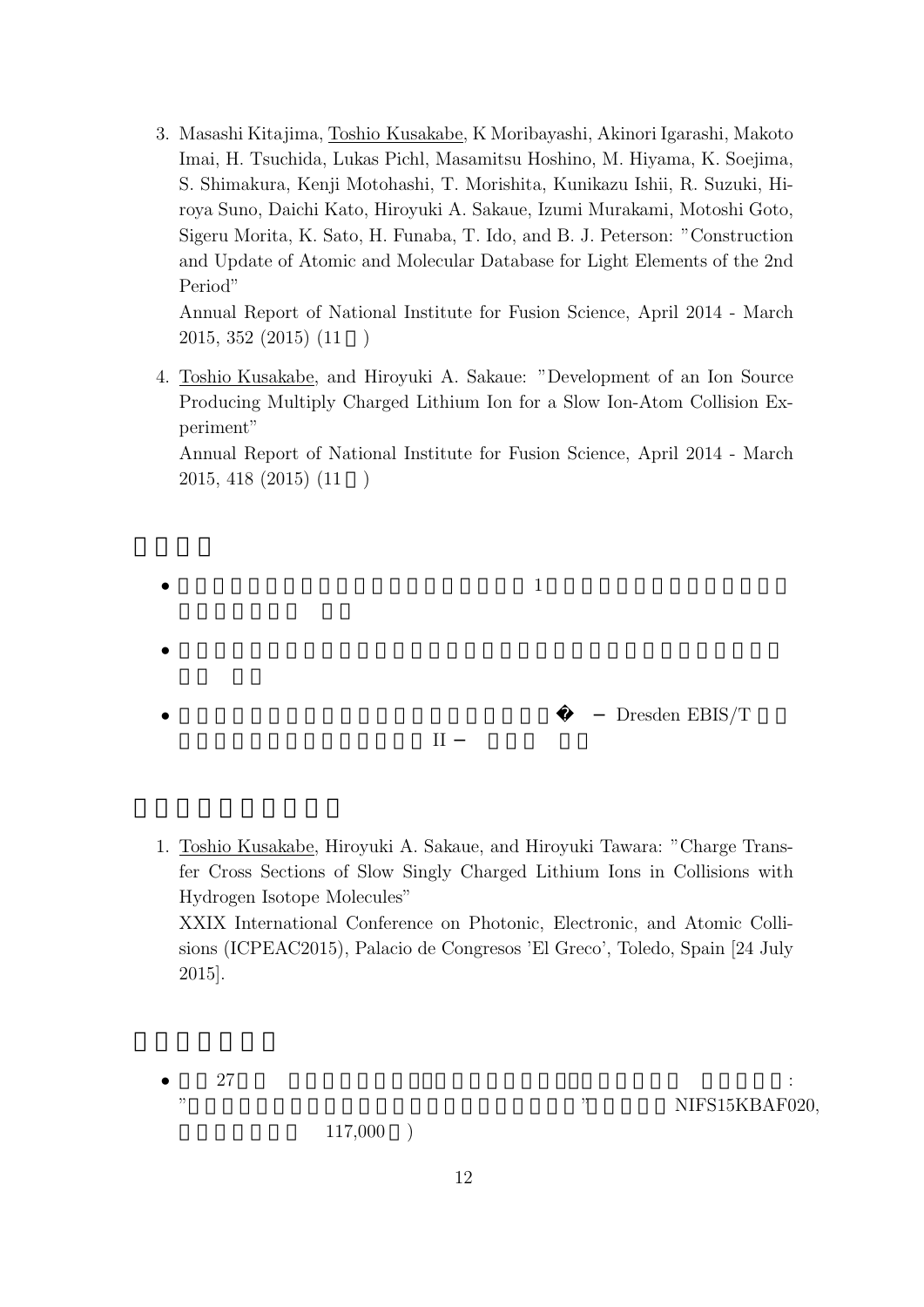| $\bullet$ | חה             |        |   |
|-----------|----------------|--------|---|
|           | ٠              |        |   |
| , ,       |                |        | " |
|           | NIFS15KEMF073, | 30,000 |   |

- •<br>• The contract of the contract of the contract of the contract of the contract of the contract of the contract<br>• The contract of the contract of the contract of the contract of the contract of the contract of the contrac
	- 平成 27 8 23 日
- *•* 「教員採用試験春季集中講座」 専門・理科実験(物理)担当  $\begin{array}{ccccccccc}\n 28 & 3 & 3 & 3 & 15\n \end{array}$ •<br>• The contract of the contract of the contract of the contract of the contract of the contract of the contract<br>• The contract of the contract of the contract of the contract of the contract of the contract of the contrac
- 平成 27 8 23
- **•**  $27$ 平成 27 7 14
- *•* 大学院総合理工学研究科 理学専攻 物理学分野 副専攻長
- 
- *•* 教員養成カリキュラム委員会 理工学部委員 *•* 理工学部入学試験委員
	-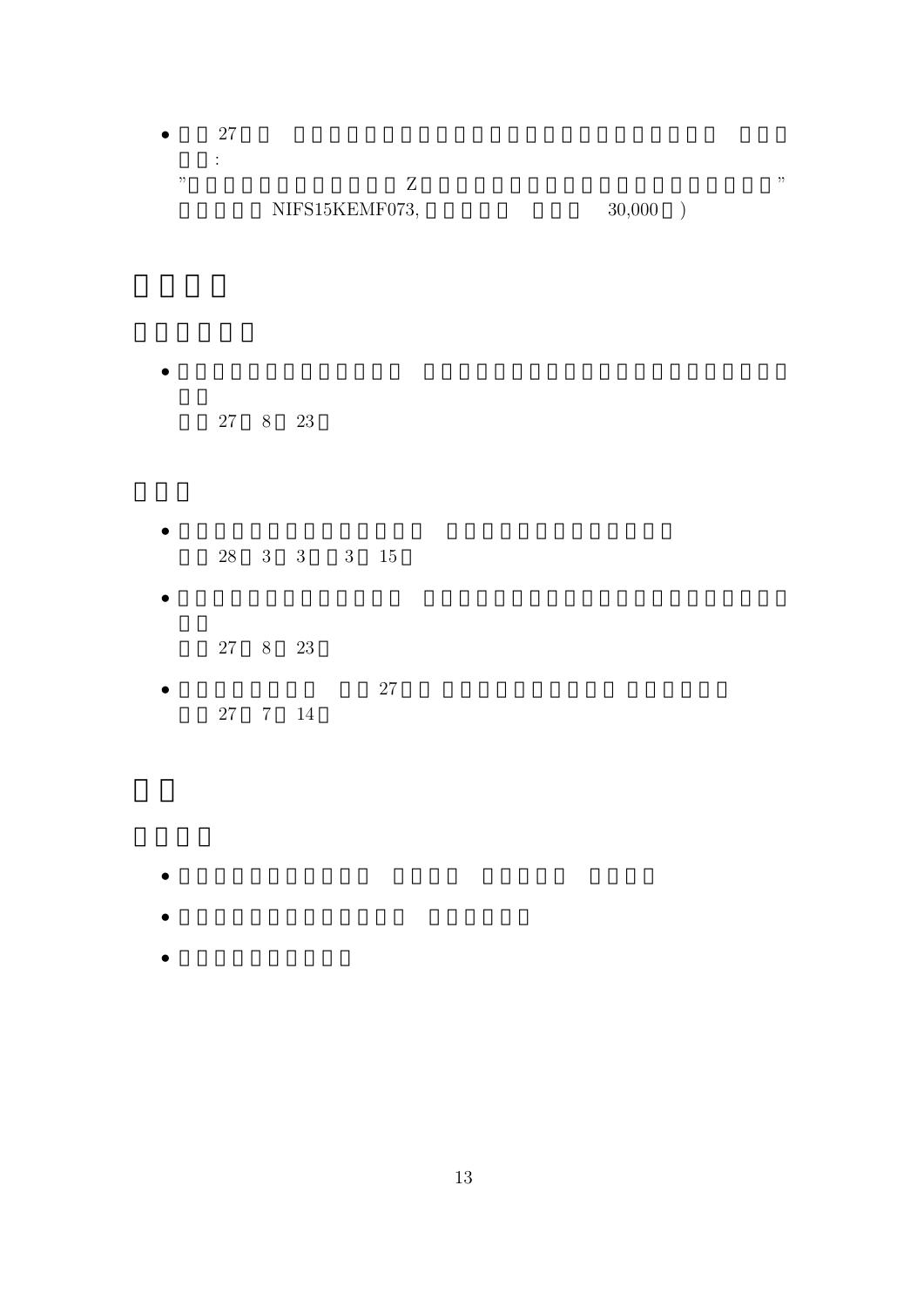| (M1) | (B4) |
|------|------|
| (B4) | (B4) |
| (B4) | (B4) |
|      | (B4) |

 $($ 

•  $\bullet$   $($ 

• (  $\qquad \qquad$  )

• (exercise (exercise exercise)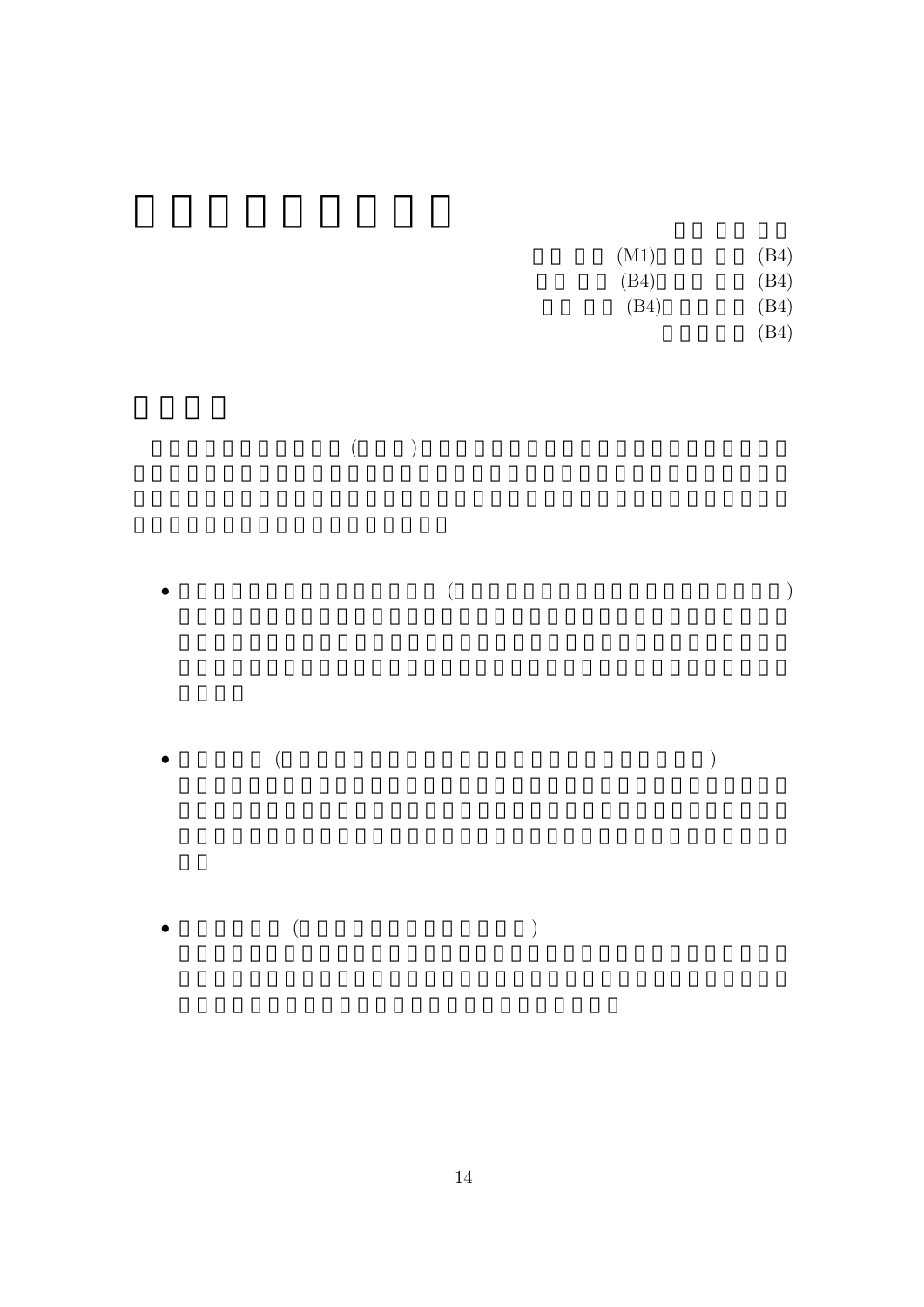1. "Proposal for feasible experiments of cold-atom quantum simulator of  $U(1)$ lattice gauge-Higgs model", Yoshihito Kuno, Kenichi Kasamatsu, Yoshiro Takahashi, Ikuo Ichinose, Tetsuo Matsui, New Journal of Physics, **17**, 063005 (2015). arXiv:1412.7605 DOI:10.1088/1367-2630/17/6/063005

• **•** The contract of the contract of the contract of the contract of the contract of the contract of the contract of the contract of the contract of the contract of the contract of the contract of the contract of the cont

•  $Z(2)$ • **•**  $q-p$ *•* 「疎結合ネットワーク上の右脳左脳モデル」 辛島侑樹 •  $Z(2)$  2  $Z(3)$  $4 \qquad \text{CP}^1 + \text{U}(1)$  $1.$ "1D Bose-Hubbard  $U(1)$  gauge-Higgs "  $19pBK-9$  [19 Mar. 2016]  $2.$  $\frac{1}{(3+1)D}$  U(1) gauge-Higgs model "  $25pSM-7$  [25 Sep. 2015]  $3.$ "  $U(1)$ gauge-Higgs model flux  $\overline{\phantom{a}}$ 16pBA-4 [16 Sep. 2015]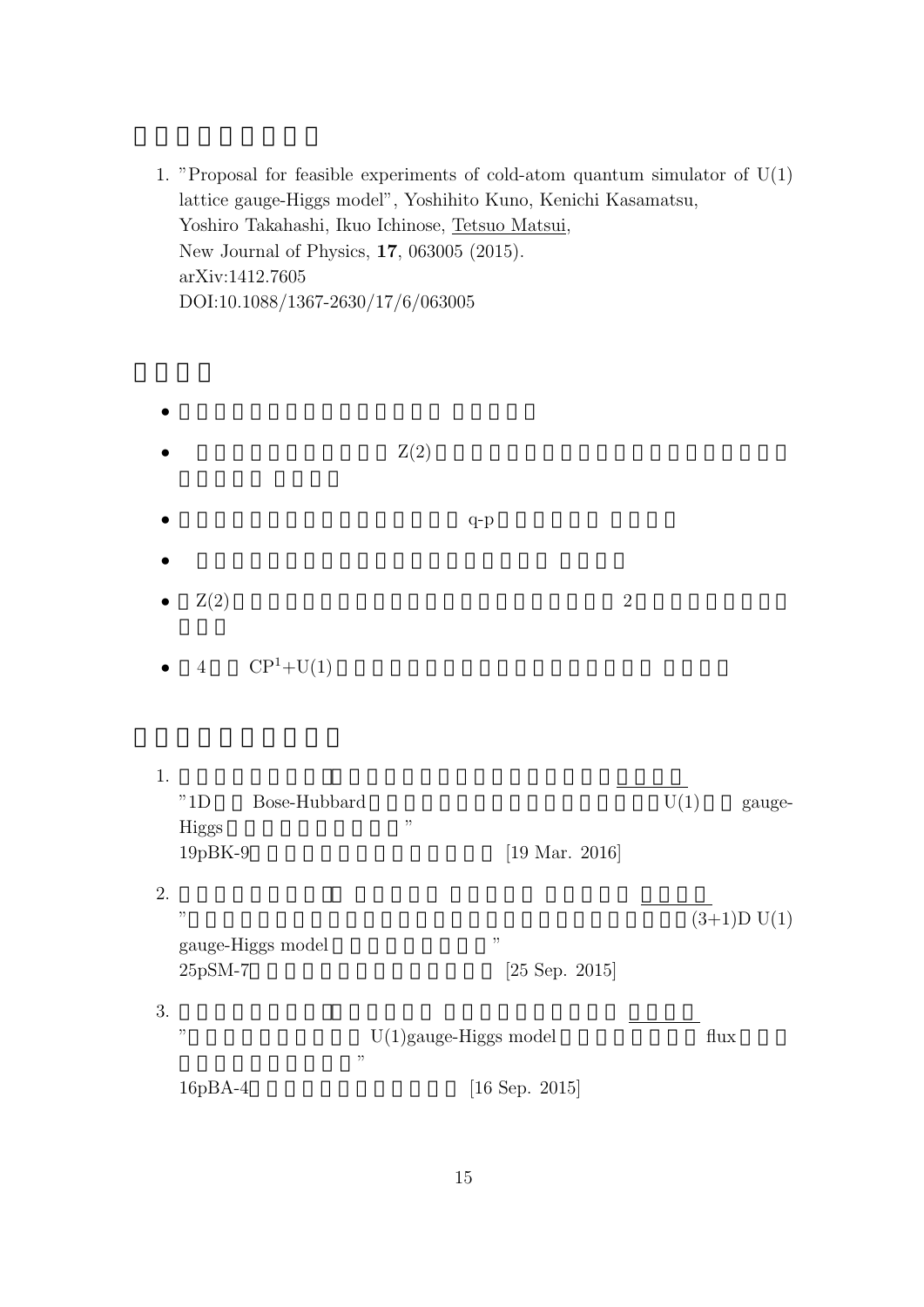

- ))
- *•* 理工学部学生委員会委員(前、後期)
- •<br>• March 2000 product 2000 product 2000 product 2000 product 2000 product 2000 product 2000 product 2000 produc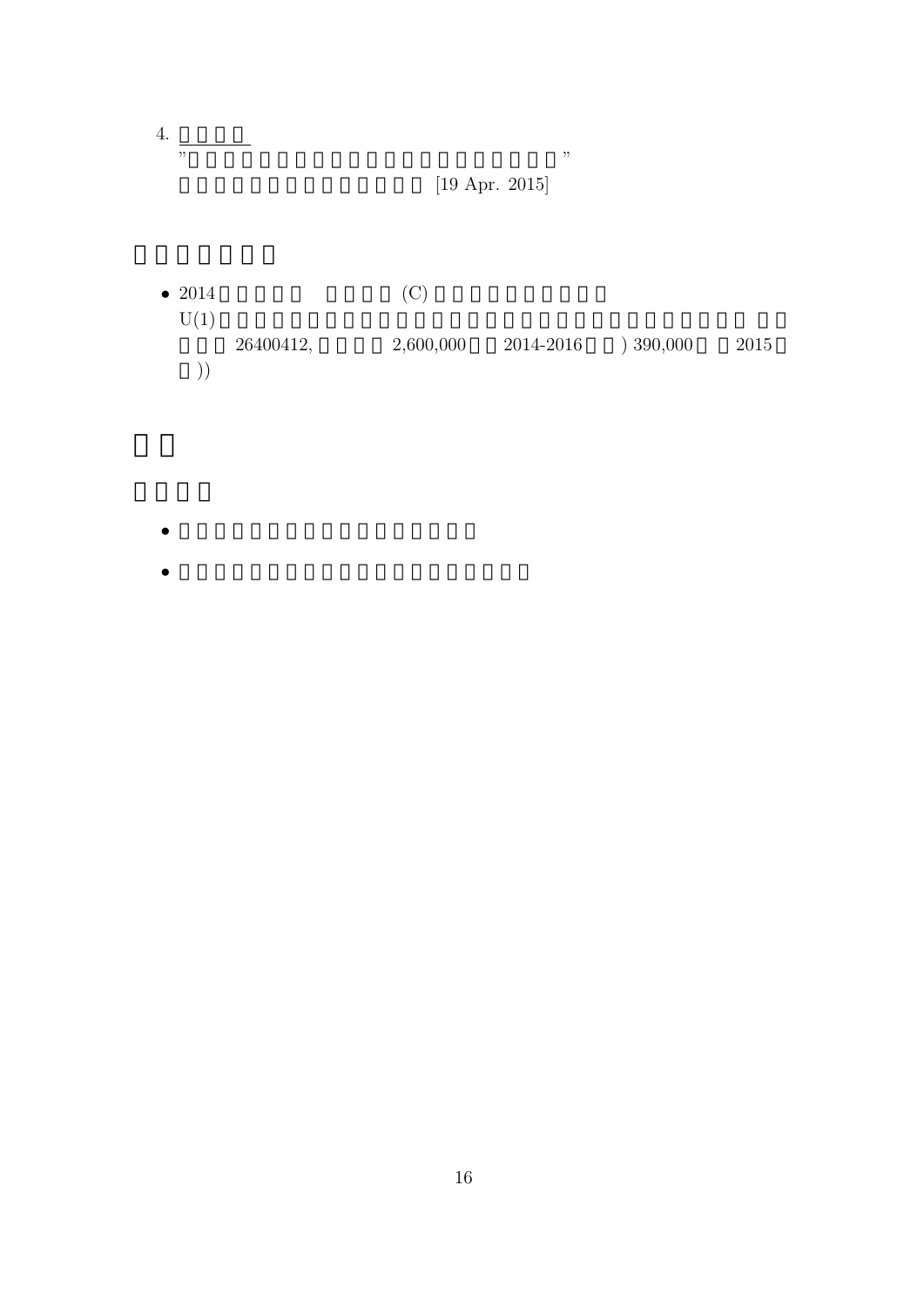$(2015 \quad \ \, 4 \quad \ \ 1 \qquad \quad \ \, 2016 \quad \ \, 3 \quad \ 31$  $)$ 10<sup>−9</sup> K  $\rm BEC$  $\bullet$  **2 BEC**  $[Phys. Rev. A 83, 063603 (2011)]$  2 BEC  $\overline{2}$  2 Gross-Pitaevskii leading order sub-leading • **BEC**  $(NIST)$ 

BEC  $1$  $3$ 

•<br>• インタイナミクススタイナミクススタイナミクススタイナミクススタイナミクススタイナミクススタイ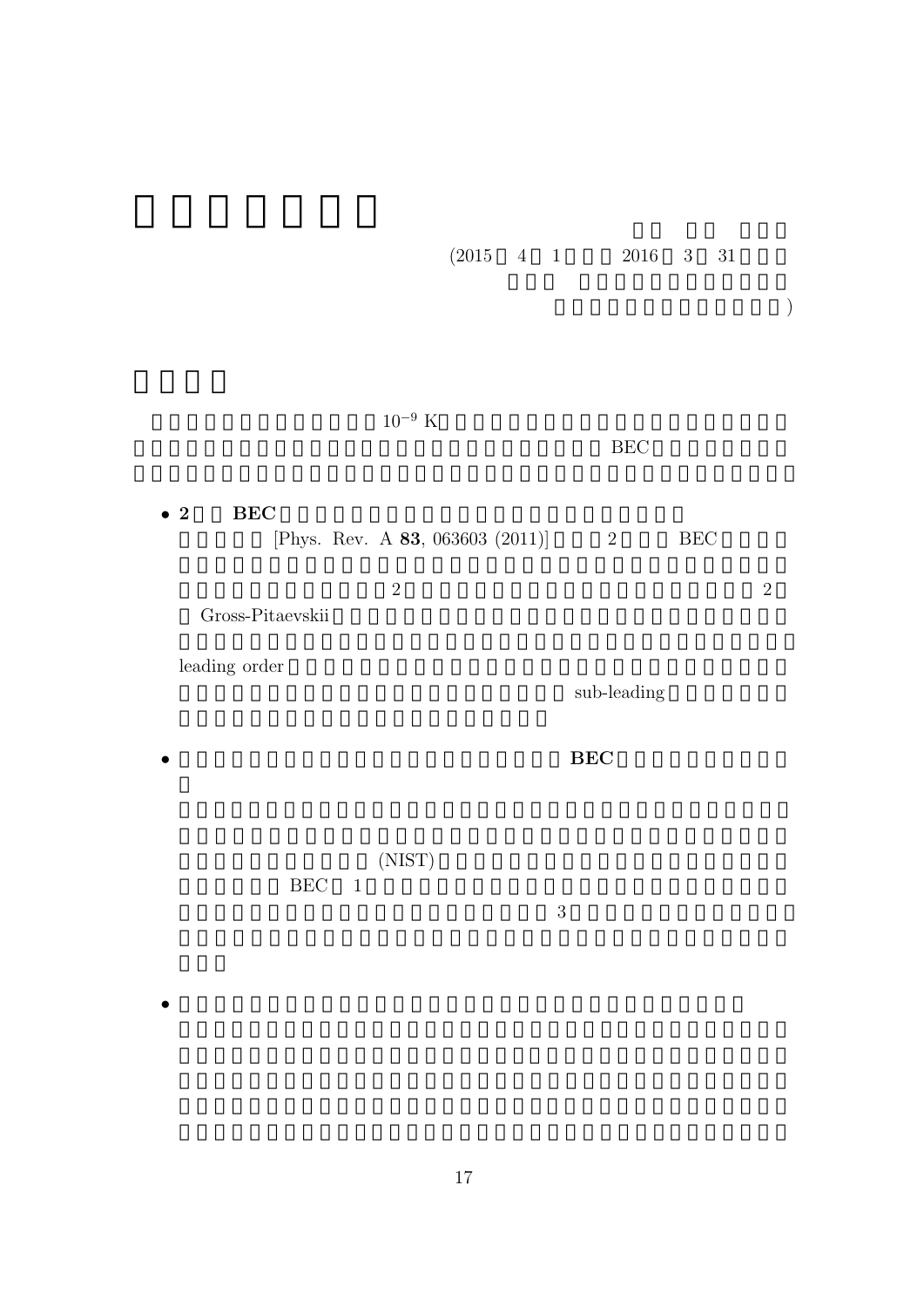- 1. "Short range inter-vortex interaction and interacting dynamics of half-quantized vortices in two-component Bose-Einstein condensates" Kenichi Kasamatsu, Minoru Eto, Muneto Nitta Physical Review A  $93$ , 013615 (16 pages) (2016) (1) arXiv:1510.00139 [cond-mat] DOI:10.1103/PhysRevA.93.013615
- 2. "Dynamics of quantized vortices in Bose-Einstein condensates with laser-induced spin-orbit coupling" Kenichi Kasamatsu Physical Review A **92**, 063608 (8 pages) (2015) (12 ) arXiv:1510.00142 [cond-mat] DOI:10.1103/PhysRevA.92.063608
- 3. "Real time dynamics and proposal for feasible experiments of lattice gauge-Higgs model simulated by cold atoms" Yoshihito Kuno, Kenichi Kasamatsu, Yoshiro Takahashi, Ikuo Ichinose, Tetsuo Matsui New Journal of Physics 17, 063005 (16 pages) (2015) (6 ) arXiv:1412.7605 [cond-mat] DOI:10.1088/1367-2630/17/6/063005
- 1. Kenichi Kasamatsu

"Cold atom simulation of  $U(1)$  lattice gauge-Higgs model" Workshop "Cold Atoms Meet High Energy Physics", European centre for theoretical studies in nuclear physics and related areas (ECT\*), Trento, Italy [23 June 2015]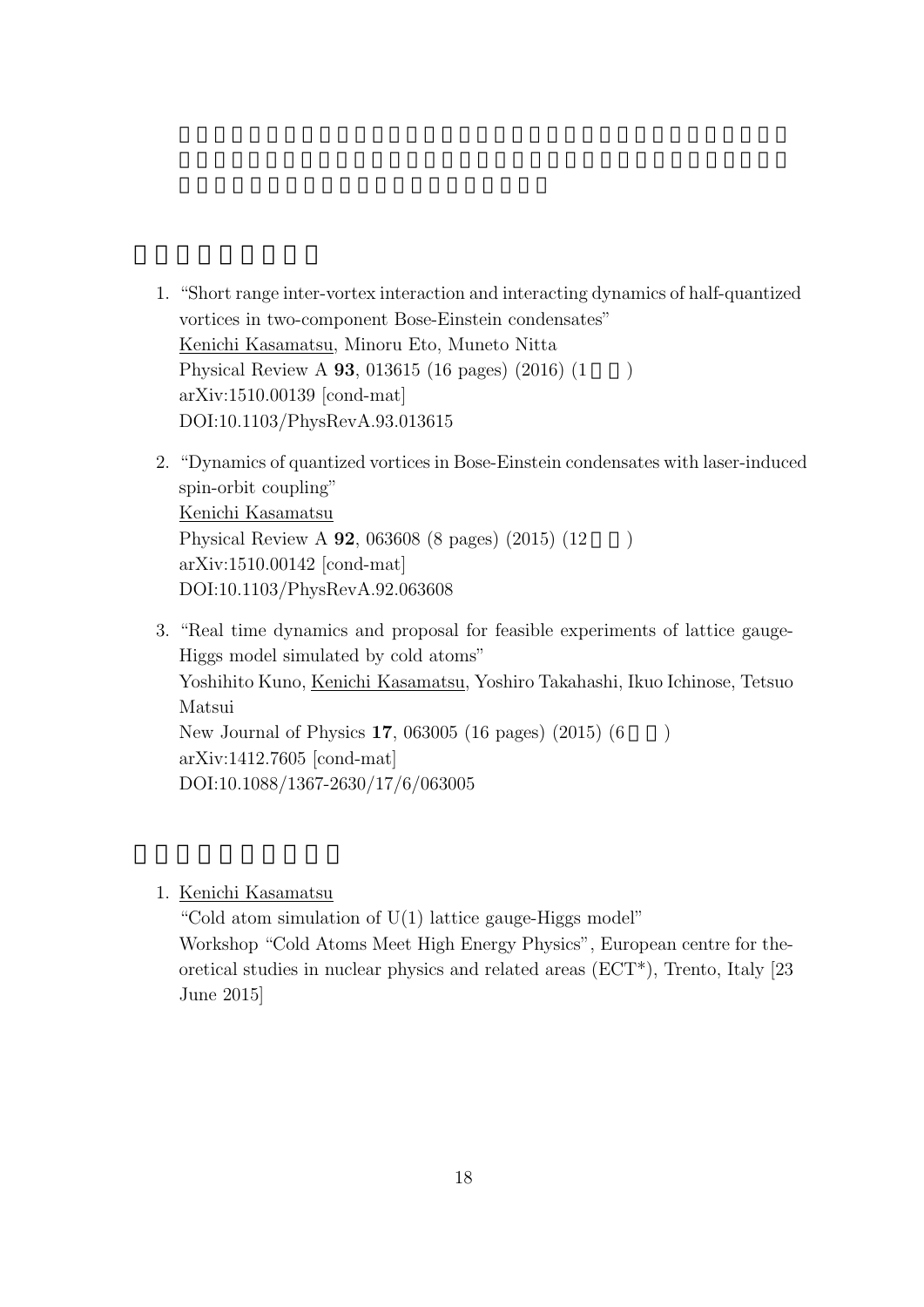| 1. | 1D             | Bose-Hubbard      |                          |                |                      | U(1)                      | gauge-        |
|----|----------------|-------------------|--------------------------|----------------|----------------------|---------------------------|---------------|
|    | Higgs          | $71\,$            |                          |                |                      | $[19 \text{ Mar. } 2016]$ |               |
| 2. |                |                   | $U(1)$ gauge-Higgs model |                | $\ddot{\cdot}$       | flux                      |               |
|    |                | 2015              |                          |                | [ $25$ Sep. $2015$ ] |                           |               |
| 3. |                | gauge-Higgs model |                          |                | :                    |                           | $(3+1)D U(1)$ |
|    |                | $\,2015$          |                          |                | [16 Sep. 2015]       |                           |               |
|    | $\bullet$ 2015 |                   | (C)                      | $\ddot{\cdot}$ |                      |                           | 26400371,     |
|    |                | 4,810,000         | 2014 - 2017              | 0.600,000      | 2015                 | $)$ )                     |               |

*•* 物理学習支援室 世話人

*•* Scientific Reports (Nature publishing group) Editorial board member

*•* ISRN Condensed Matter Physics (Hindawi publishing corporation) Editorial board member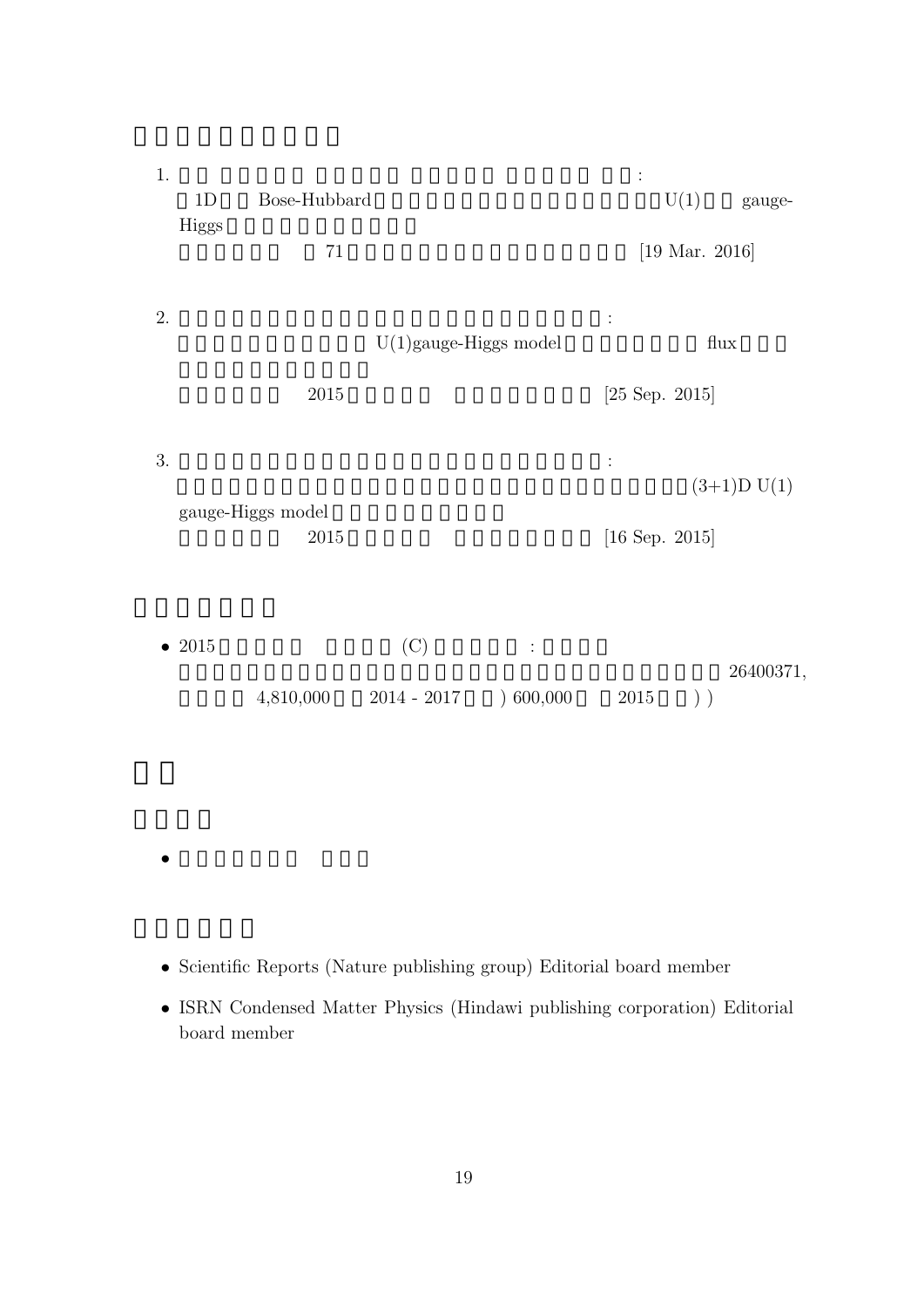| (M2) | (B4) |
|------|------|
| (B4) | (B4) |
| (B4) | (B4) |

 $20 \hspace{1.5cm} 2011$  $2011$  $21$ 

Ziherl **Ziherl Aller** 

 $20$ 

 $Schoen$  Gyroid Gyroid

 $20$ 

 $3$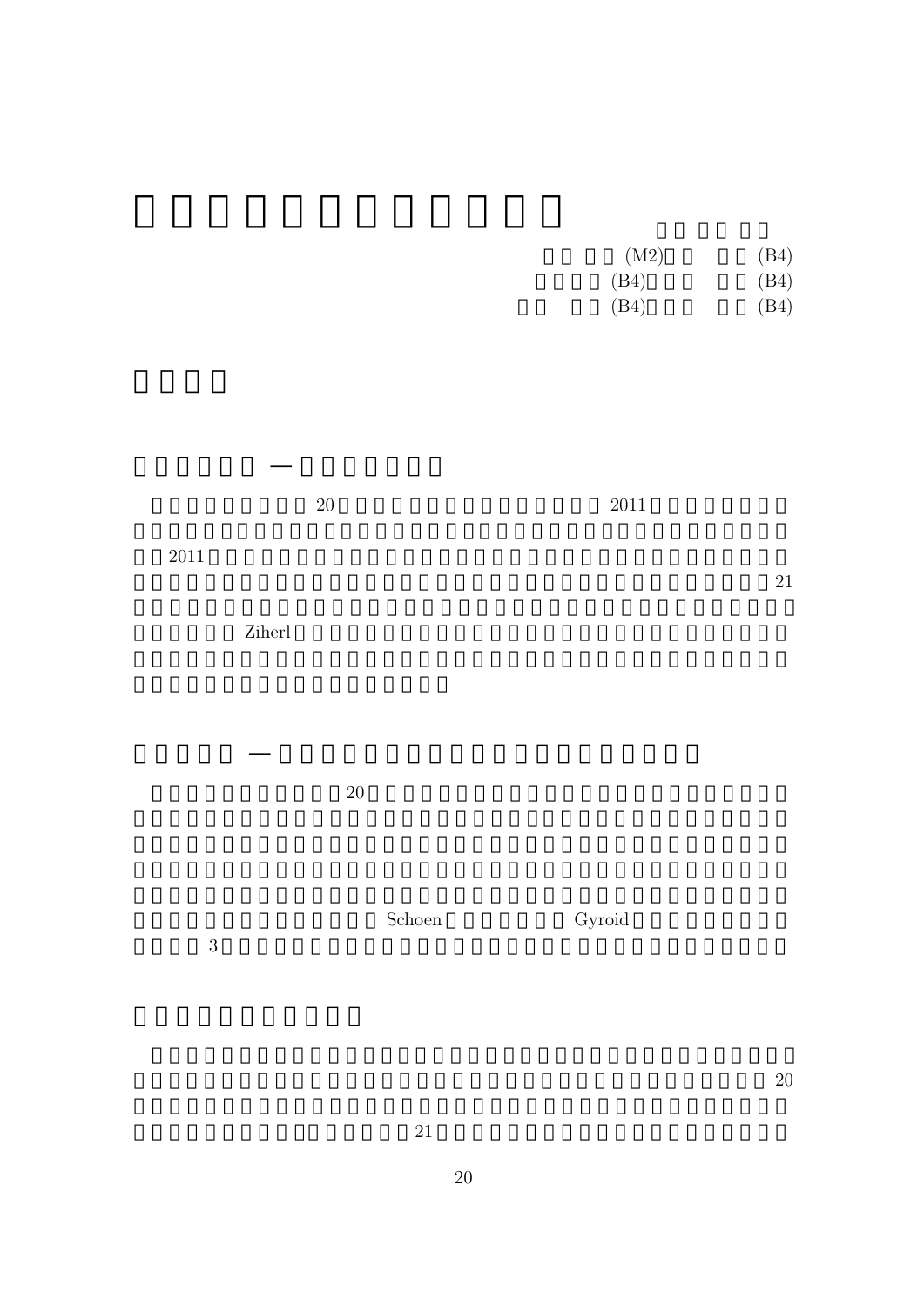- •<br>• The European Group Group Group Group Group Group Group Group Group Group Group Group -•<br>• The contract of the contract of the contract of the contract of the contract of the contract of the contract of
- 
- *•* 「ペンローズ格子の剛体菱形による無秩序・秩序転移」堤 一真
- 3  $\sim$  3  $\sim$  7  $\sim$  7  $\sim$  7  $\sim$  7  $\sim$  7  $\sim$  7  $\sim$  7  $\sim$  7  $\sim$  7  $\sim$  7  $\sim$  7  $\sim$  7  $\sim$  7  $\sim$  7  $\sim$  7  $\sim$  7  $\sim$  7  $\sim$  7  $\sim$  7  $\sim$  7  $\sim$  7  $\sim$  7  $\sim$  7  $\sim$  7  $\sim$  7  $\sim$  7  $\sim$  7  $\sim$  7  $\sim$  7  $\sim$  7
- 1. S. Bekku and T. Dotera: "Novel periodic and aperiodic tilings formed by hardcore/square-shoulder particles" "Toyota RIKEN International Workshop 2015, Strongly Correlated Electron Systems: Open Space between Heavy Fermions and Quasicrystal" Nagoya Univ., Japan [19 Nov. 2015] (Poster)

•<br>• The state of the state of the state of the state of the state of the state of the state of the state of the

• *•*  $20$ 

- 2. T. Dotera, S. Bekku, and P. Ziherl: "Hard-core/square-shoulder quasicrystals" "Toyota RIKEN International Workshop 2015, Strongly Correlated Electron Systems: Open Space between Heavy Fermions and Quasicrystal" Nagoya Univ., Japan [19 Nov. 2015] (Invited).
- 3. Seidohi Tairubari, Aperiodic tile sets and related topics , RIMS, Kyoto Univ. [19 Oct. 2015](Oral)
- 4. Tomonari Dotera: "Regular tessellations of hard spheres on the P-surface" "Gordon Research Conference, Soft Condensed Matter Physics" Colby-Sawyer College, New London, NH, USA [9-14 Aug. 2014] (Poster).
- 5. Yusuke Takahashi and Tomonari Dotera: "Hard Spheres on the Primitive Surface" Workshop on minimal surfaces, Nara Univ., Japan [5 Apr. 2015](Oral).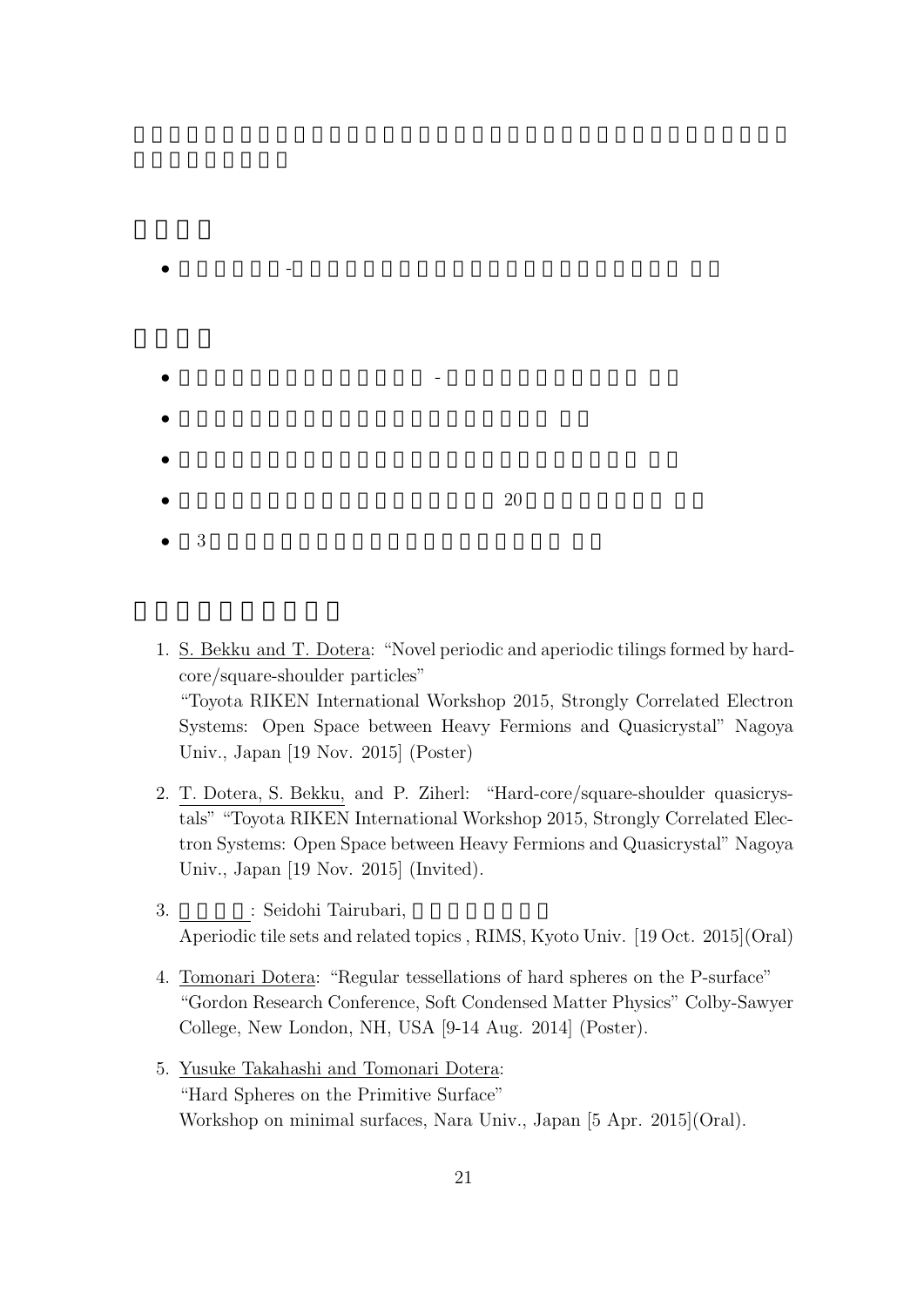6. Hideaki Tanaka (B4) and Tomonari Dotera: "Hard Spheres on the Diamond Surface" Workshop on minimal surfaces, Nara Univ., Japan [5 Apr. 2015](Oral).

| 1. |                                         |                 | P. Ziherl:"           |     |                                        |                            | $, \,$   |           |     |
|----|-----------------------------------------|-----------------|-----------------------|-----|----------------------------------------|----------------------------|----------|-----------|-----|
|    |                                         | [19 Dec. 2015]  |                       |     |                                        |                            |          |           |     |
| 2. |                                         |                 |                       |     |                                        |                            |          | ,,        |     |
|    |                                         |                 |                       |     | [18 Dec. 2015]                         |                            |          |           |     |
| 3. |                                         |                 | $\cdot$ $\cdot$       |     |                                        |                            |          |           | ,,  |
|    |                                         |                 |                       |     | [18 Dec. 2015]                         |                            |          |           |     |
| 4. |                                         |                 | $\cdot$ <sup>44</sup> |     |                                        |                            |          |           | , , |
|    |                                         |                 |                       |     | [18 Dec. 2015]                         |                            |          |           |     |
| 5. |                                         |                 | $\cdot$ $\cdot$       |     |                                        |                            |          |           |     |
|    | $, ,$                                   |                 |                       |     |                                        | [18 Dec. 2015]             |          |           |     |
|    | 6. T. Dotera, S. Bekku, and P. Ziherl:" |                 |                       |     |                                        |                            | ,,       |           |     |
|    |                                         |                 |                       |     | [17 Dec. $2015$ ]                      |                            |          |           |     |
|    | 7.                                      |                 | $\sim$                |     |                                        |                            | $, \,$   |           |     |
|    |                                         |                 |                       |     |                                        | $[17 \text{ Sept. } 2015]$ |          |           |     |
| 8. |                                         |                 | $\mathcal{C}$         |     |                                        |                            | $, \,$   |           |     |
|    |                                         |                 |                       |     |                                        | $[17 \text{ Sept. } 2015]$ |          |           |     |
| 9. |                                         |                 | "                     |     |                                        |                            |          |           |     |
|    | ,                                       |                 |                       |     |                                        |                            |          |           |     |
|    |                                         |                 |                       |     |                                        | $[16$ Sept. 2015]          |          |           |     |
|    |                                         |                 |                       |     |                                        |                            |          |           |     |
|    |                                         |                 |                       |     |                                        |                            |          |           |     |
|    | $\bullet$ 2015                          |                 |                       | (C) |                                        |                            |          |           |     |
|    |                                         | $\mathfrak{Z}$  |                       |     |                                        |                            |          | 25400431, |     |
|    |                                         | 5070,000        | $(2013 - 2015)$       |     | $27\,$<br>$\left( \frac{1}{2} \right)$ |                            | 1040,000 | (2015)    | ))  |
|    | 2015                                    |                 |                       | (C) |                                        |                            |          |           |     |
|    |                                         |                 |                       |     |                                        |                            | 25400072 |           |     |
|    | 1560,000                                | $(2013 - 2017)$ |                       | )26 |                                        | 0,000                      | (2015)   | ))        |     |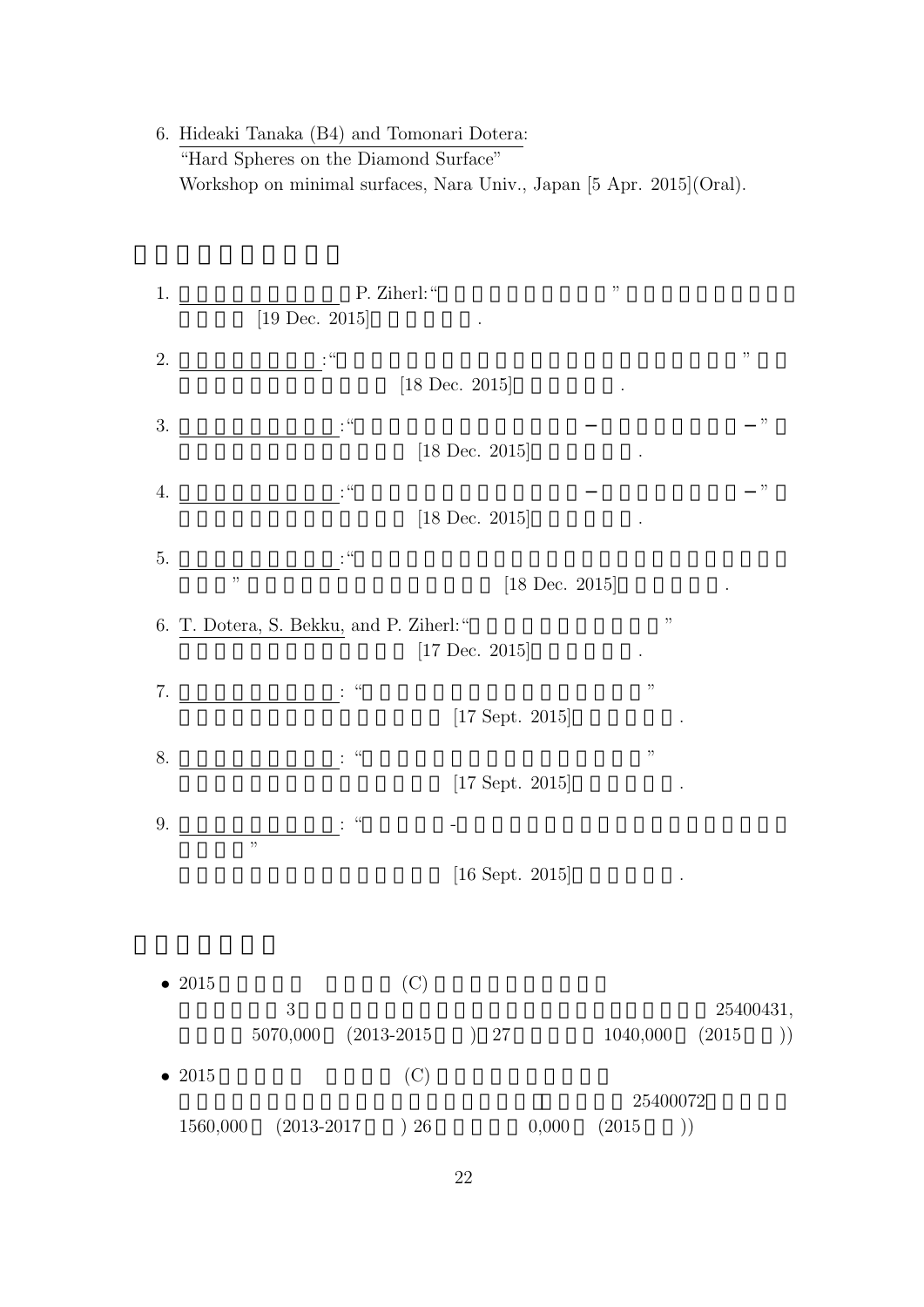- **• 126 Feb. 2015**. *•*  $\frac{1}{22}$  Feb. 2015]. *•* 高橋佑輔(B4)卒研発表賞第1位 (大野優太(B4)同 4 位)[8 Feb. 2015].
- Newton **p.148** [July 2015].



*•* 科学技術振興機構 さきがけ「超空間制御と革新的機能創成」領域アドバイザー  $(2013.6-).$ 

*•* 物理学専門誌のゲスト編集者:ソフトマター準結晶分野の研究者の総結集. Journal of Physics: Condensed Matter, Special Issue "Soft-matter quasicrystals" Guest editors: Tomonari Dotera and Primoz Ziherl.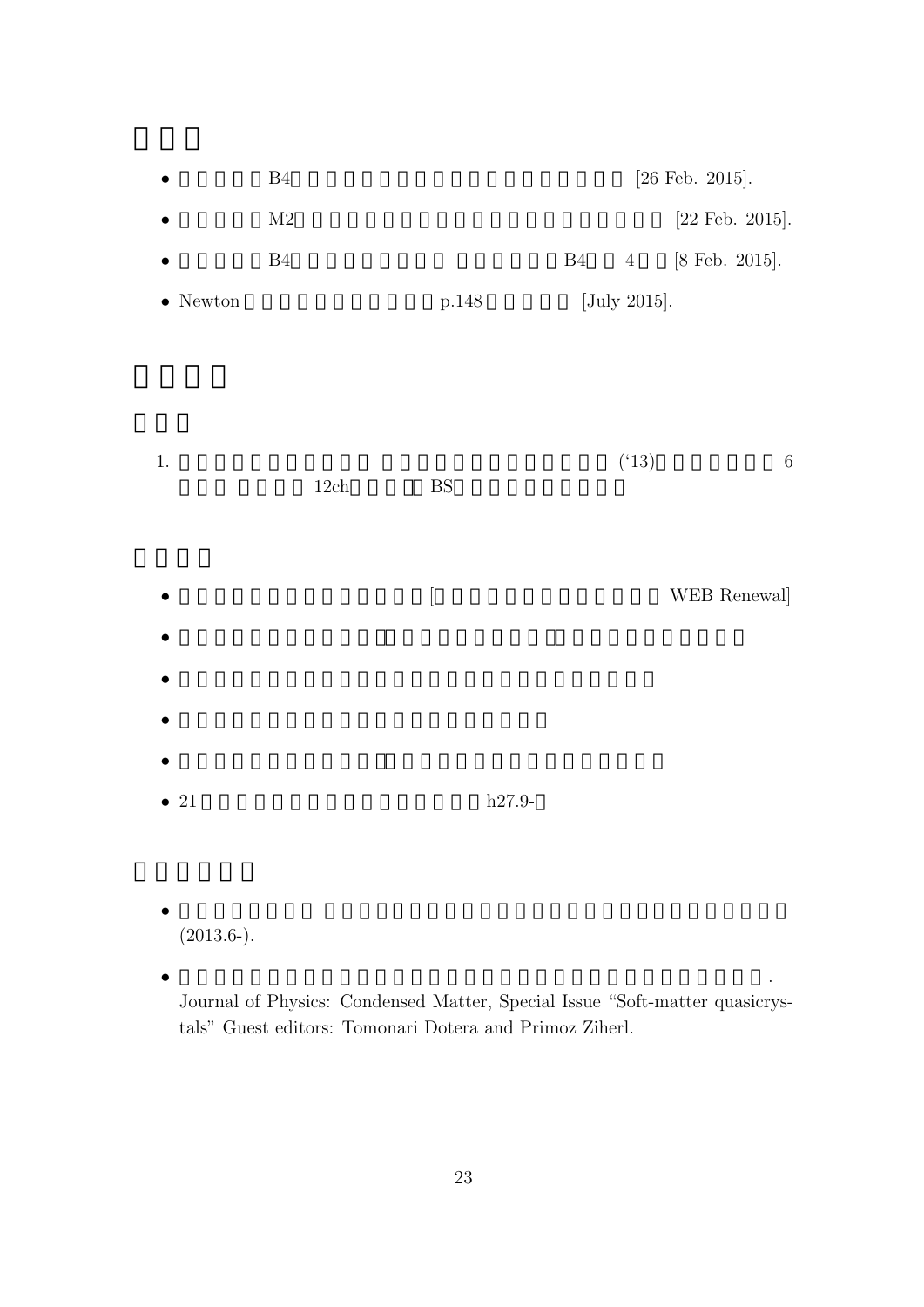| (B4) | (B4) |
|------|------|
| (B4) | (B4) |
| (B4) | (B4) |

| (Decoherence Free Subspace)<br>SU(2) | (Noiseless Subsystem) |
|--------------------------------------|-----------------------|
|                                      | 2                     |
| $\bullet$ BEC<br>2000<br>2F(F)       | (BEC)                 |

•  $\bullet$ 

1. "Maximal noiseless code rates for collective rotation channels on qudits" Chi-Kwong Li, Mikio Nakahara, Yiu-Tung Poon, and Nung-Sing Sze Monthly Quantum Information Processing, **14**, (11): 4039-4055 (2015), (11 ) DOI 10.1007/s11128-015-1101-2 First published online 3 September 2015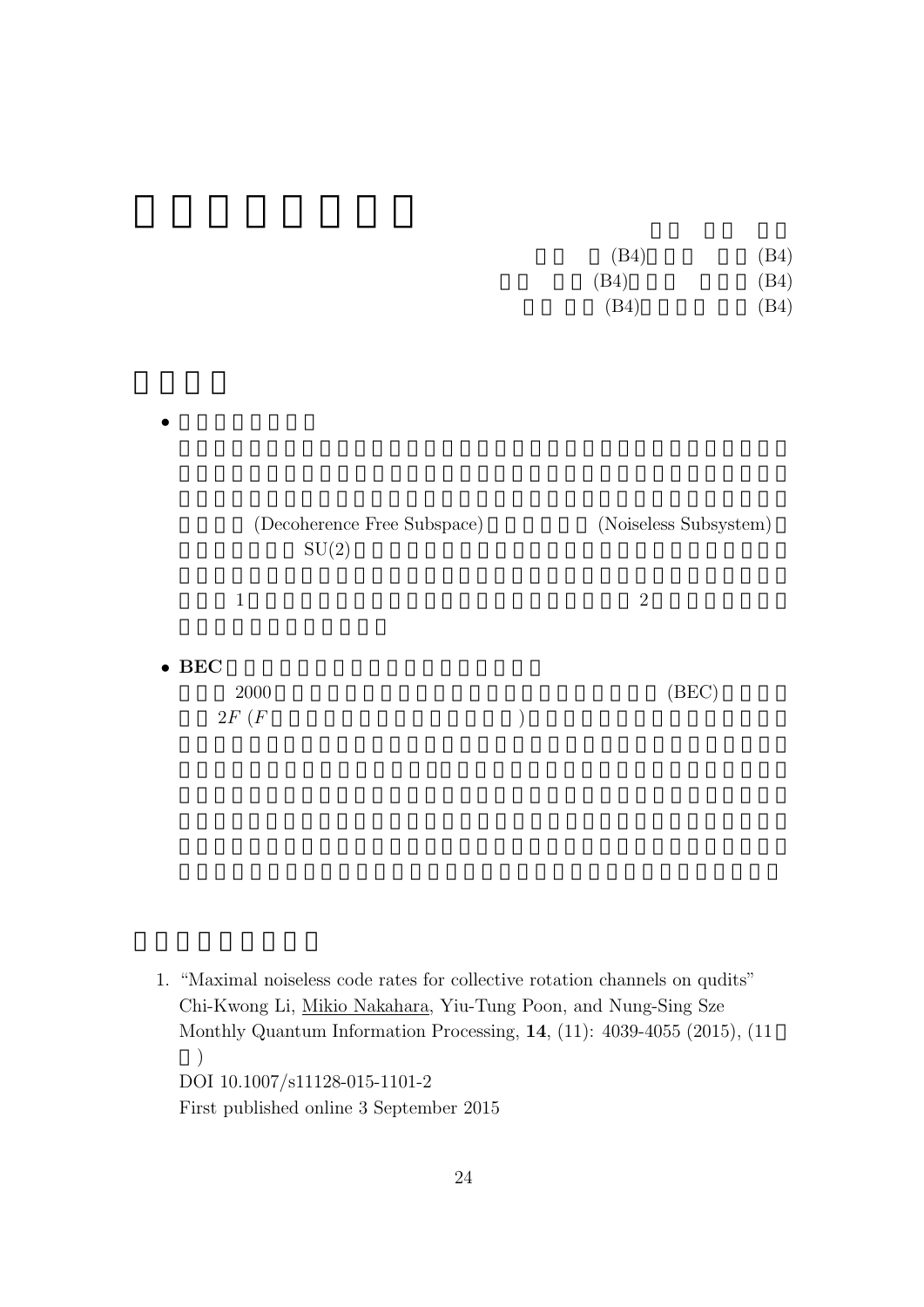- 2. "Fast control of topological vortex formation in Bose-Einstein condensates by counterdiabatic driving" Shumpei Masuda, Utkan Güngördü, Xi Chen, Tetsuo Ohmi, and Mikio Nakahara Physical Review A,  $93$ , (1): 013626 1-8 (2016), (1) DOI 10.1103/PhysRevA.93.013626 First published online 26 January 2016
- $Z_2$
- •<br>• The contract of the contract of the contract of the contract of the contract of the contract of the contract of
- •<br>• The state  $\mathcal{L}_{\text{max}}$
- 
- CP  $\bullet$
- •<br>• The state of the state of the state of the state of the state of the state of the state of the state of the
- **•** The state  $\mathbf{z} = \mathbf{z} \cdot \mathbf{z} + \mathbf{z} \cdot \mathbf{z} + \mathbf{z} \cdot \mathbf{z} + \mathbf{z} \cdot \mathbf{z} + \mathbf{z} \cdot \mathbf{z} + \mathbf{z} \cdot \mathbf{z} + \mathbf{z} \cdot \mathbf{z} + \mathbf{z} \cdot \mathbf{z} + \mathbf{z} \cdot \mathbf{z} + \mathbf{z} \cdot \mathbf{z} + \mathbf{z} \cdot \mathbf{z} + \mathbf{z} \cdot \mathbf{z} + \mathbf{z} \cdot \mathbf{z} + \mathbf$
- 1. Mikio Nakahara(presenter)(Invited Talk)

"Decoherence Free Subspace, Noiseless Subsystem and Group Representation Theory"

Summer Research Workshop on Quantum Information Science, Tsinghua Sanya International Mathematics Forum, Hainan, China [15 July. 2015]

## 2. Mikio Nakahara(presenter)

"Fast Control of Toplogical Vortex Formation in BEC by Counter-Diabatic Driving"

The 50th annual conference of the Finnish Physical Society, Oulu, Finland [29 March. 2016]

• 2015 (C)  $\qquad \qquad :$ リー代数を用いた非断熱量子制御の研究(課題番号26400422, 総配分額 4,810,000  $2014-2016$   $1,560,000$   $2015$  )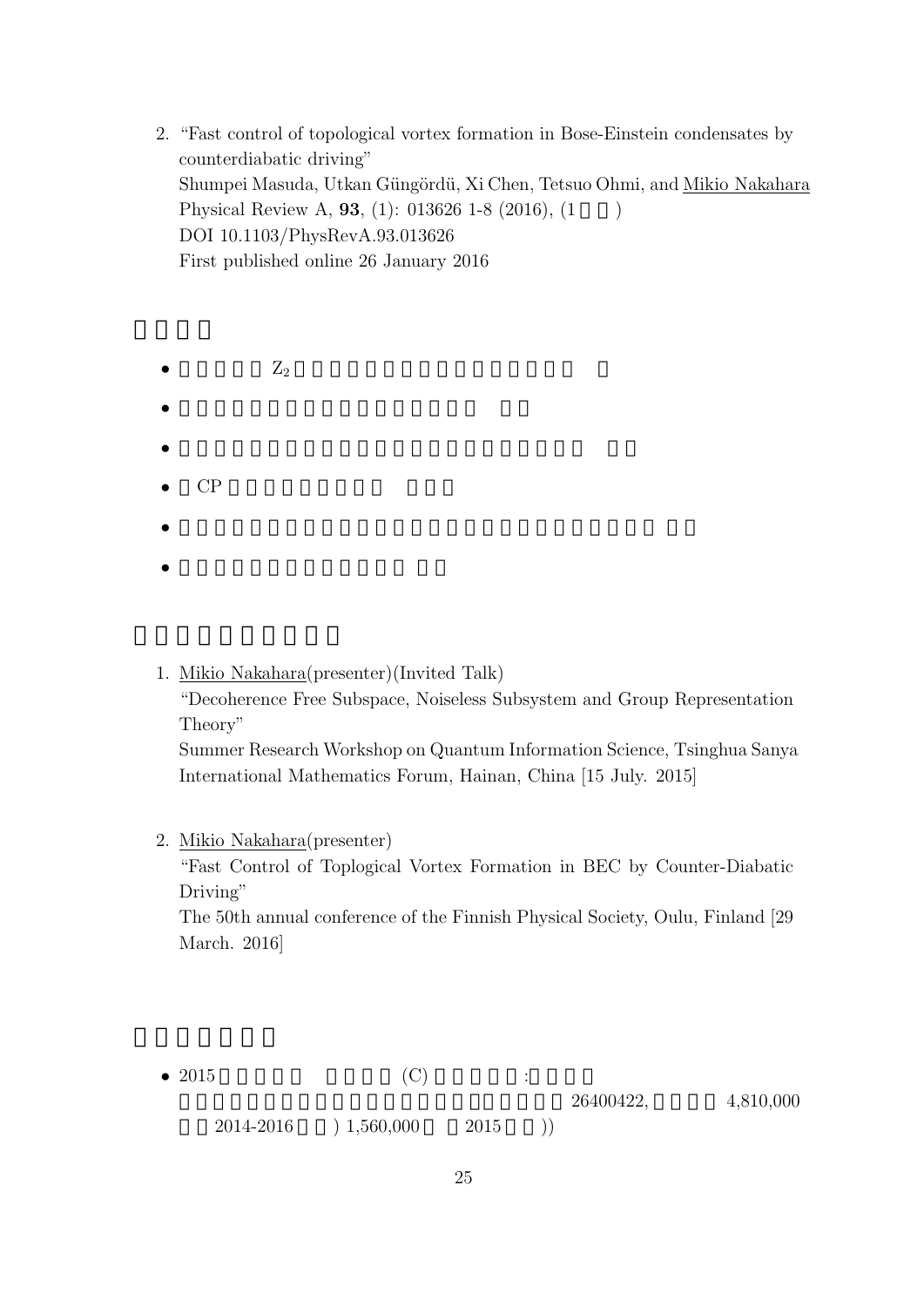- *•* 自己点検・評価委員(前、後期)
- 3 **3 3 1**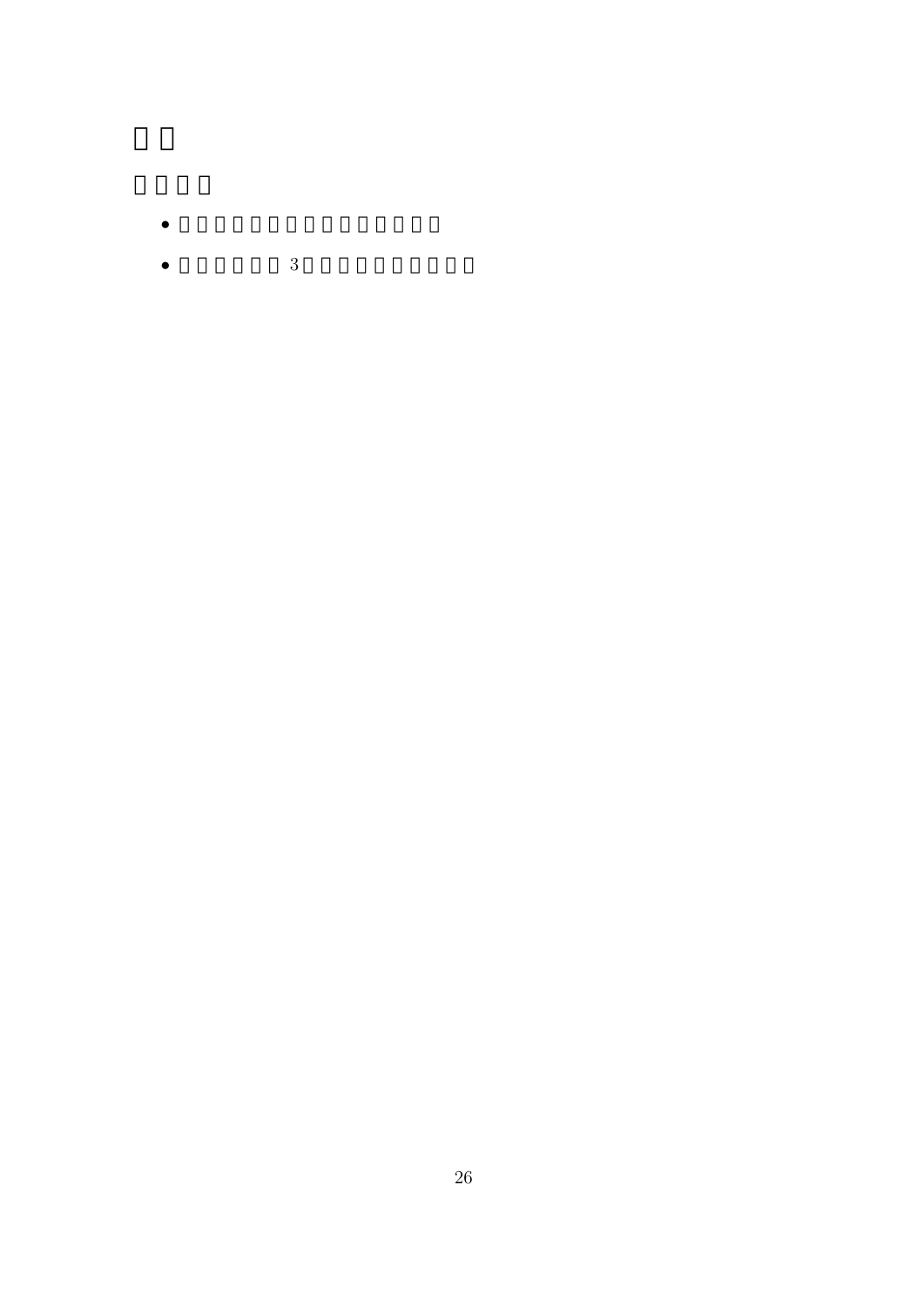| Chonlathep Kitsinthopchai (D1) |      |
|--------------------------------|------|
|                                | (M2) |
| (B4)                           | (B4) |
| (B4)                           | (B4) |

## $NMR$

| <b>NMR</b>        |                                |                          |            |              |
|-------------------|--------------------------------|--------------------------|------------|--------------|
| <b>NMR</b>        |                                |                          |            |              |
| Resonance Imaging |                                |                          |            | MRI Magnetic |
| 50 $\mu$ T        |                                |                          |            | $2$ kHz      |
| <b>NMR</b>        |                                |                          | <b>FID</b> |              |
|                   |                                | <b>NMR</b>               | $10 T$     |              |
|                   | $400$ MHz                      | <b>NMR</b>               |            |              |
| $5\ \mathrm{mT}$  |                                | $200$ kHz                |            |              |
|                   |                                |                          |            | <b>NMR</b>   |
|                   | <b>NMR</b>                     |                          |            |              |
|                   | <b>NMR</b>                     |                          |            |              |
|                   | $\overline{0}$<br>$\mathbf{1}$ | $\overline{2}$           |            |              |
|                   |                                | $\ket{0}$<br>$ 1\rangle$ |            |              |

NMR  $\mathbb{N}$  ${\rm Deutsch\hbox{-}Jozsa}$ 

 $2008$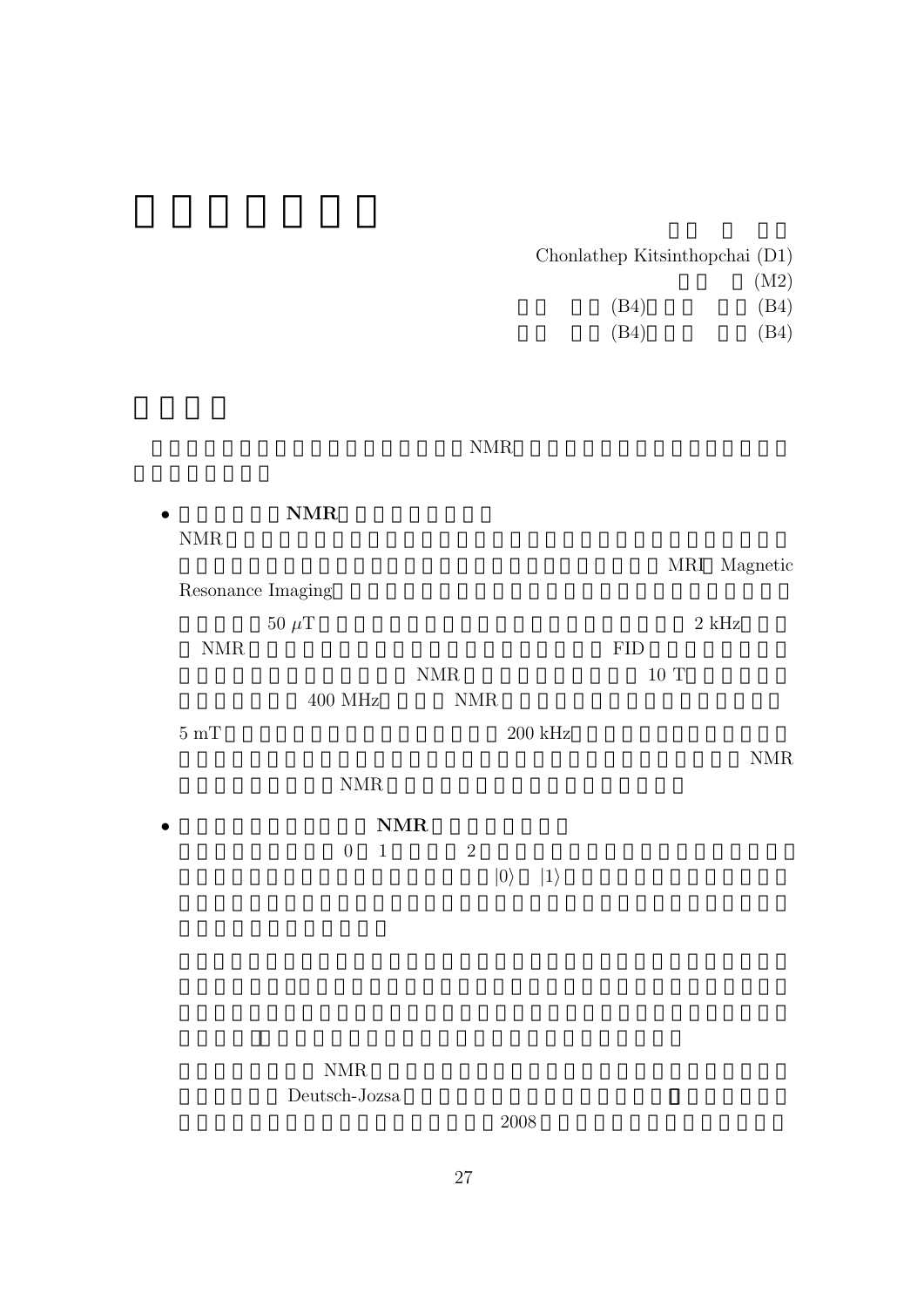$31$ 

 $NMR$ 

 $NMR$ 

*•* 学生実験装置の開発

 $3$ 

 $NMR$ 

1. *Using the quantum Zeno effect for suppression of decoherence* Yasushi Kondo, Yuichiro Matsuzaki, Kei Matsushima and Jefferson G. Filgueiras New J. Phys. **18** (2016) 013033 DOI: 10.1088/1367-2630/18/013033

*•* 修士論文: NMR •<br>• The state of the state of the state of the state of the state of the state of the state of the state of the •<br>• The state is the state in the state is the state in the state is the state in the state in the state is the • D D  $\blacksquare$ *•* "クリップモーター製作" 実験の手引き書」渡邉 尚樹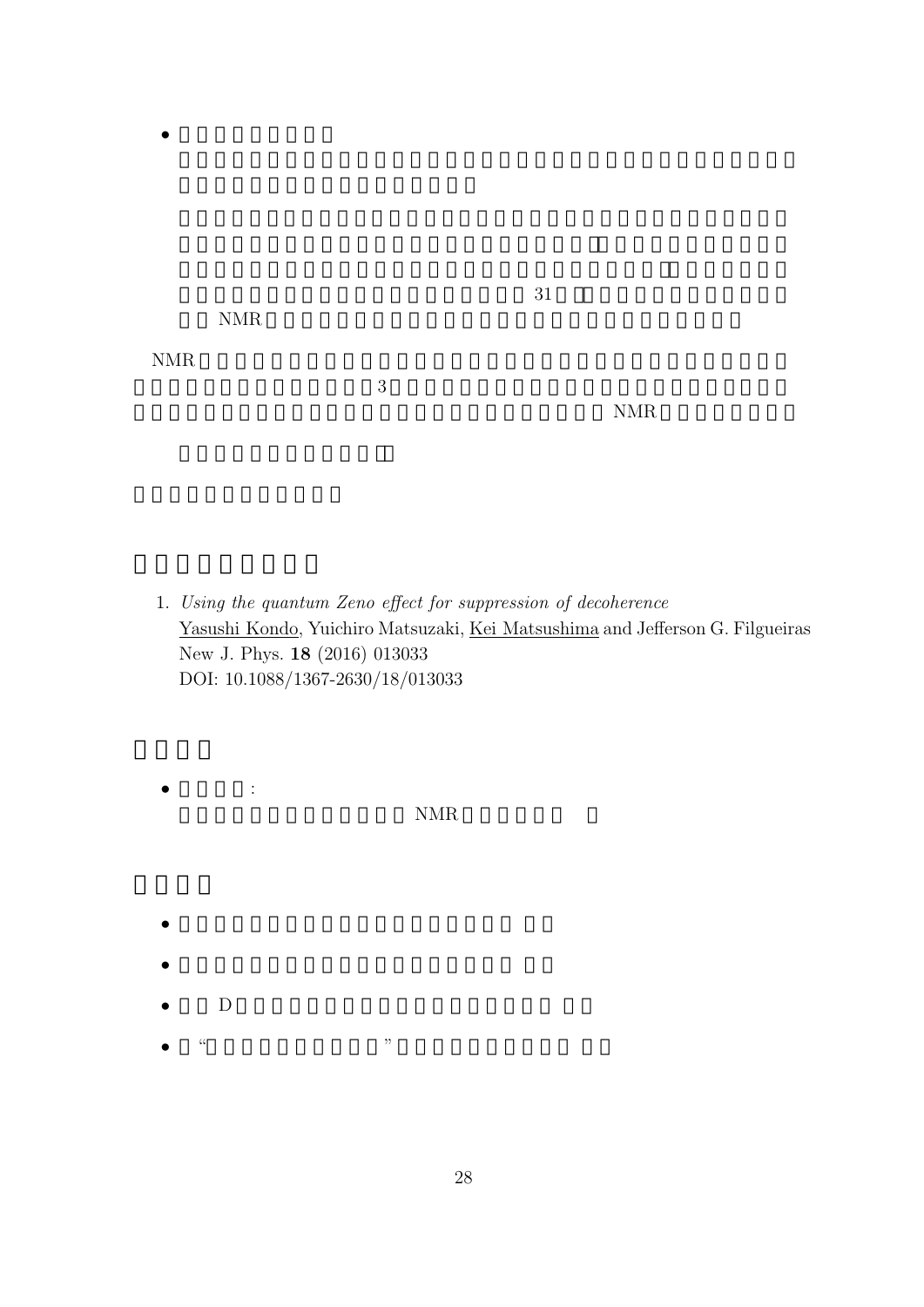#### 25400422,

•  $\times$  (C)

 $4,550,000$   $2013-2015$   $1,464,164$   $2014$   $1)$ 

- 1. Yasushi Kondo, Yuichiro Matsuzaki, Kei Matsushima, and Jefferson G. Filgueiras, "*Suppression of decoherence by using the quantum Zeno effect* ", 50'th Finnish Physical Society Meeting, Oulu Univ. (Finland), 2016 . 3 . 29–31
- 2. Yasushi Kondo and Ai Iwakura, "*NMR system for studying phase decoherence*", Int. Symp. on Dynamics in Artificial Quantum System, 場), 2016 1 12–14 .
- 3. Tsubasa Ichikawa, Mikio Nakahara, Yasushi Kondo, Nobuaki Nemoto, Yukihiro Ota, and Yutaka Shikano, and Masamitsu Bando, ICQOQI2015, Minsk (Belarus), 2015 10 27–30 .
- 4. Nobuaki Nemoto, Tomomitsu Kurimoto, Toshihito Nakai, Masamitsu Bando, Tsubasa Ichikawa, Mikio Nakahara, Yutaka Shikano, and Yasushi Kondo, "*Application of Concatenated Composite Pulses (CCCPs) to Solution NMR Experiments*", ISMAR2015,  $\qquad \qquad$ , 2015 8 16–21 .

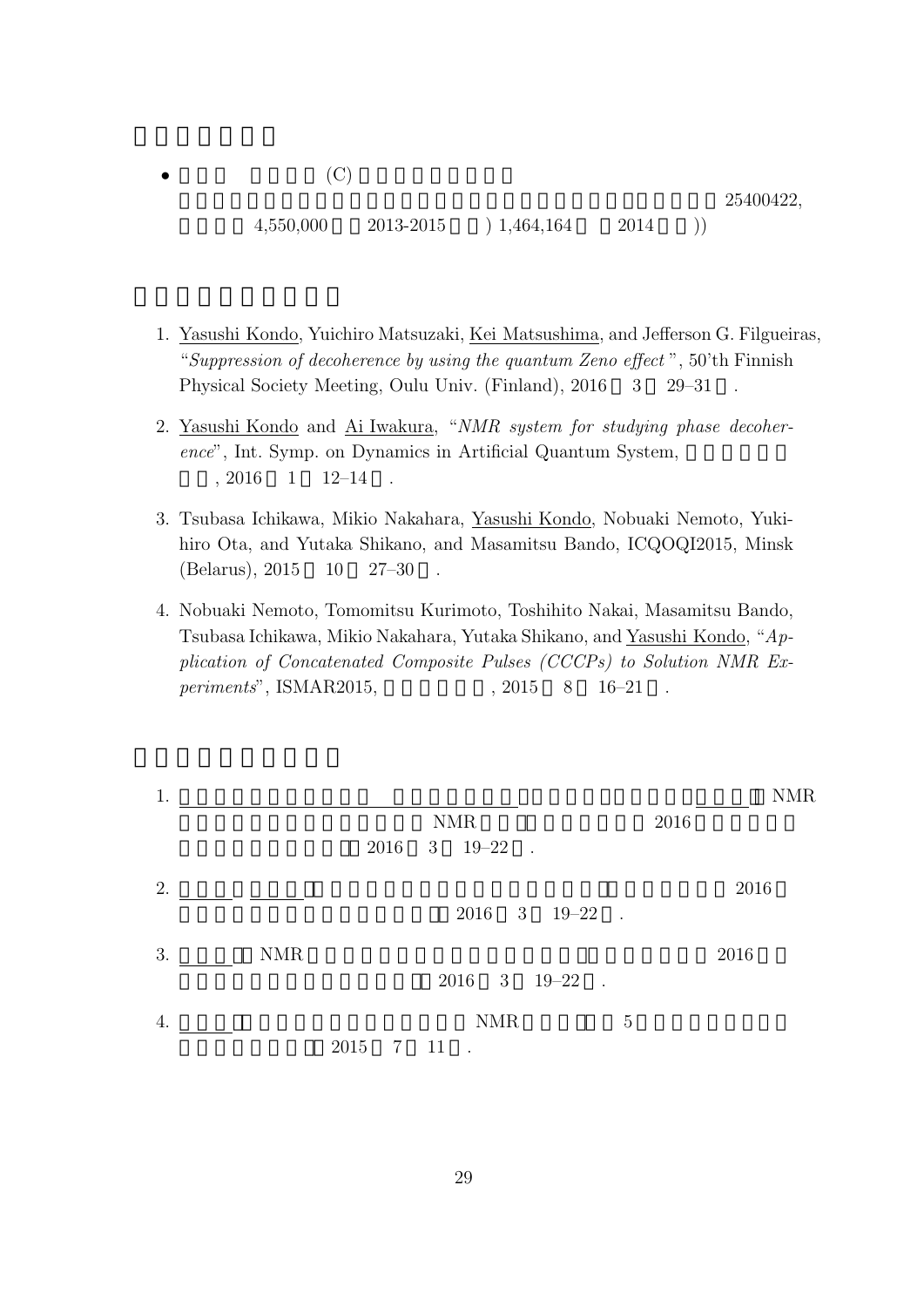• **•**  $\mathbf{r} = \mathbf{r} \cdot \mathbf{r}$  $-200$  <sup></sup>°C 平成 27 7 14 .

*•* 教員免許更新講習会

- 27 8 7 .
- *•* 東大阪市・弥刀中学校 出張実験
	- $27 \t 9 \t 11$  .
- *•* 東大阪市・若江中学校 出張実験補助  $28 \quad 2 \quad 16 \quad .$

*•* 予算委員

*•* 東大阪市・弥刀中学校 出張実験補助  $28 \t 2 \t 29 \t 3 \t 1$ .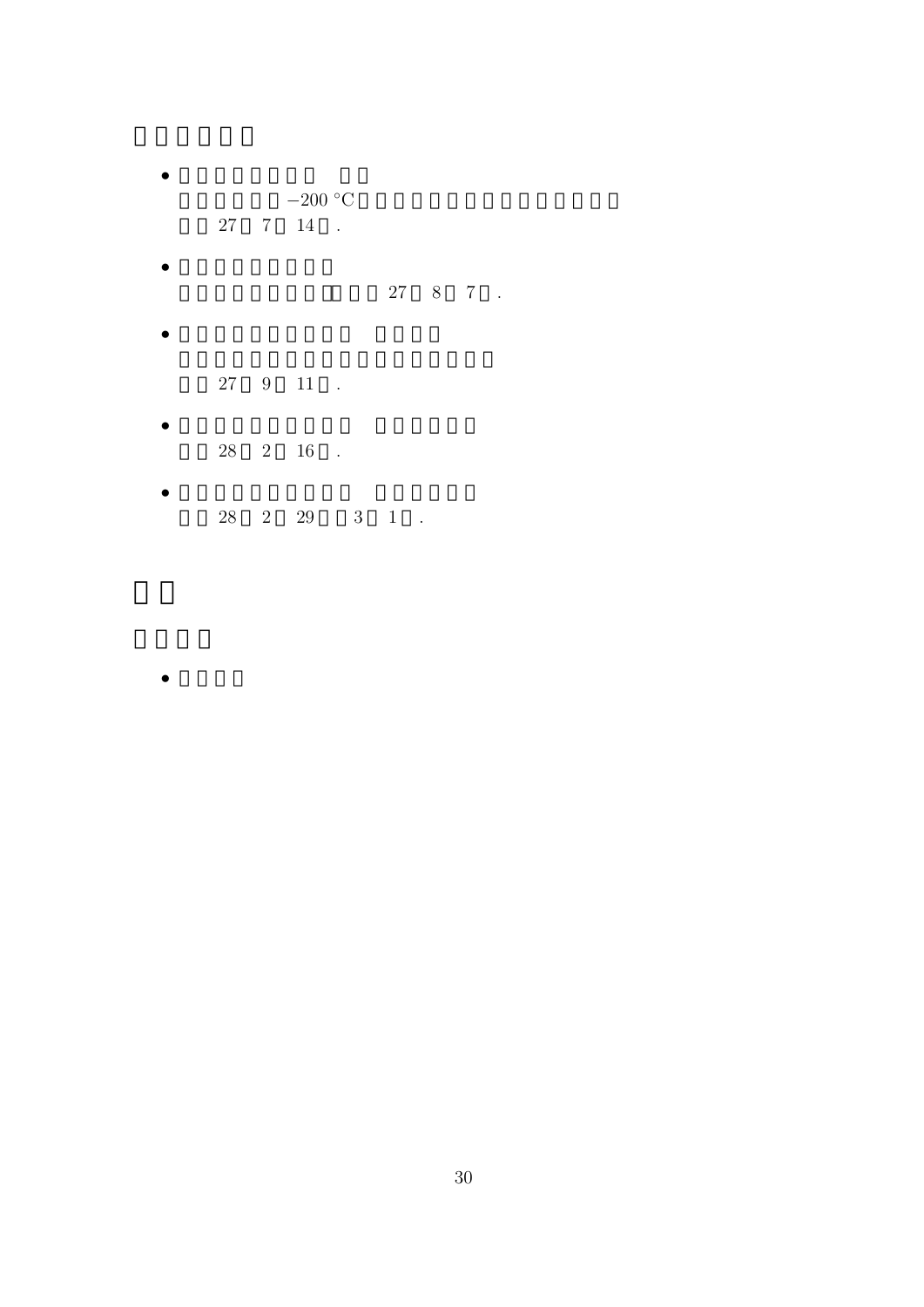| (M1) | (M1) |
|------|------|
| (B4) | (B4) |
| (B4) | (B4) |
| (B4) | (B4) |

| $\bullet$ |      | YBCO Sr |         |   |         |    |
|-----------|------|---------|---------|---|---------|----|
|           |      |         | YBCO Sr |   | Sr Y Ba |    |
|           |      |         |         |   |         | Ba |
|           |      |         |         | Y |         | Y  |
|           |      |         |         | X |         |    |
|           | Sr Y |         |         |   | Y, Ba   |    |
|           | Sr   |         |         |   |         |    |
|           |      |         |         |   |         |    |

*•* アルカリフラックスによる銅酸化物超伝導体の育成

 $YBa<sub>2</sub>Cu<sub>4</sub>O<sub>8</sub>$  (Y1248)

|    | Y1248 |  |
|----|-------|--|
| Ca | Сa    |  |

• **LSCO**  $La<sub>2−x</sub>Sr<sub>x</sub>CuO<sub>4</sub>$  LSCO<br>x=1/8  $x=1/8$ 

 $x=0.17$  LSCO

 $16$ O  $18$ O

YBCO <sub>2</sub>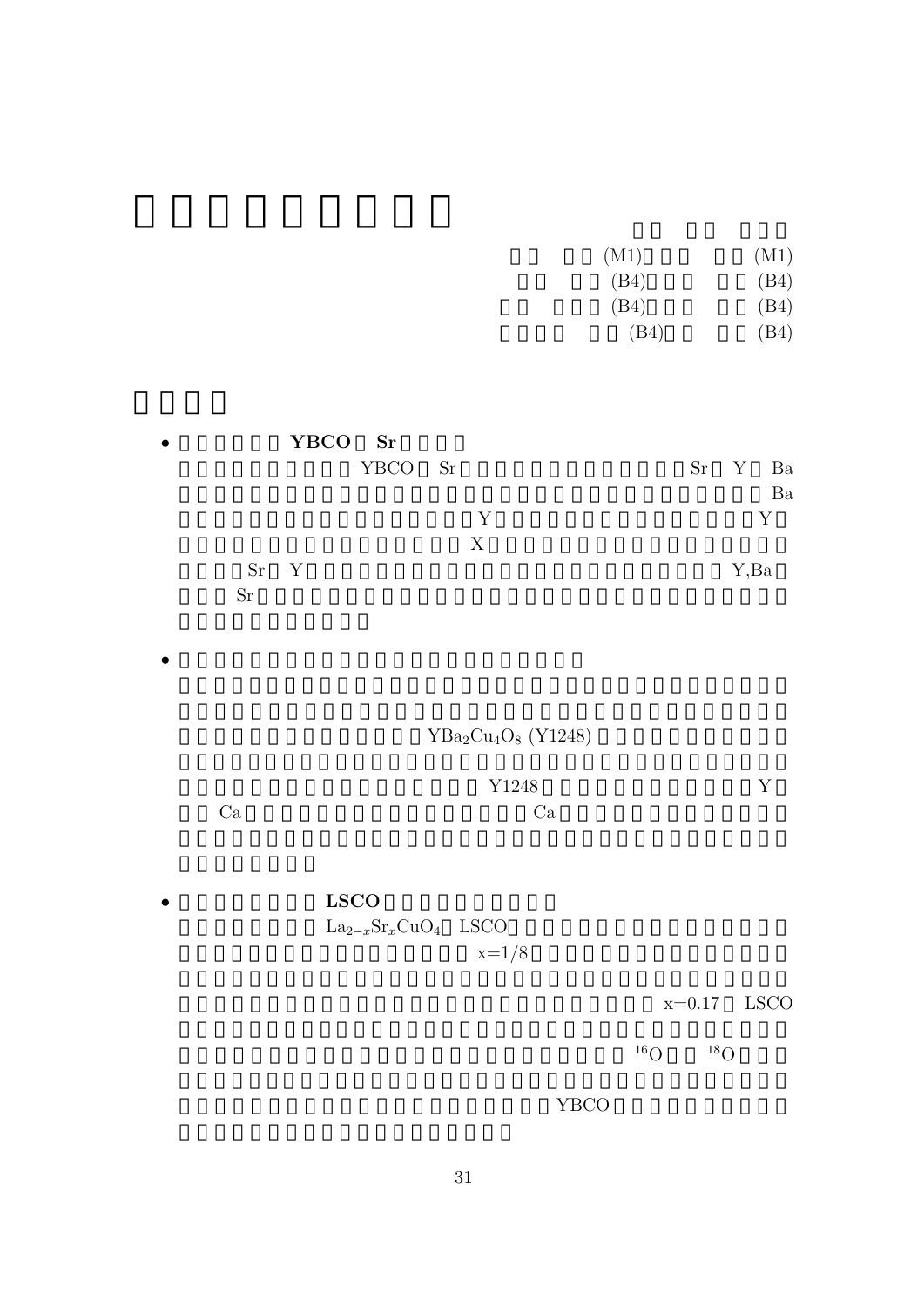- 1. "Electronic Raman scattering on out-of-plane disordered  $Bi_2Sr_2CaCu_2O_{8+\delta}$ : How the pseudogap affects the superconducting Raman response" N. Murai, T. Masui, M. Ishikado, S. Ishida, H. Eisaki, S. Uchida, S. Tajima Physical Review B, **91**, 214520-1 *−* 214520-6 (2016), DOI:10.1103/PhysRevB.91.214520 publishded 30 June, 2015
- *•* YBCO Sr
- *•* YBCO K 置換効果」大迫 彩花
- •<br>• The construction of the construction of the construction of the construction of the construction of the construction of the construction of the construction of the construction of the construction of the construction o
- $YBa<sub>2</sub>Cu<sub>4</sub>O<sub>8</sub>$
- *•* La<sup>2</sup>*−<sup>x</sup>*Sr*x*CuO<sup>4</sup> 銅酸化物超伝導体の酸素同位体置換効果」若宮 恵里
- YBCO **being the same way to a set of the same of the same of the same of the same of the same of the same of the same of the same of the same of the same of the same of the same of the same of the same of the same of the**
- •<br>• The state the state three state three state three state three states  $\mathbb{R}^n$

平成 28 3 27

*•* 施設設備委員(後期)

*•* オープンキャンパス委員(前、後期)

• **•**  $\bullet$  ,  $\bullet$  ,  $\bullet$  ,  $\bullet$  ,  $\bullet$  ,  $\bullet$  ,  $\bullet$  ,  $\bullet$  ,  $\bullet$  ,  $\bullet$  ,  $\bullet$  ,  $\bullet$  ,  $\bullet$  ,  $\bullet$  ,  $\bullet$  ,  $\bullet$  ,  $\bullet$  ,  $\bullet$  ,  $\bullet$  ,  $\bullet$  ,  $\bullet$  ,  $\bullet$  ,  $\bullet$  ,  $\bullet$  ,  $\bullet$  ,  $\bullet$  ,  $\bullet$  ,  $\bullet$  ,  $\bullet$  ,  $\bullet$  ,  $\bullet$  ,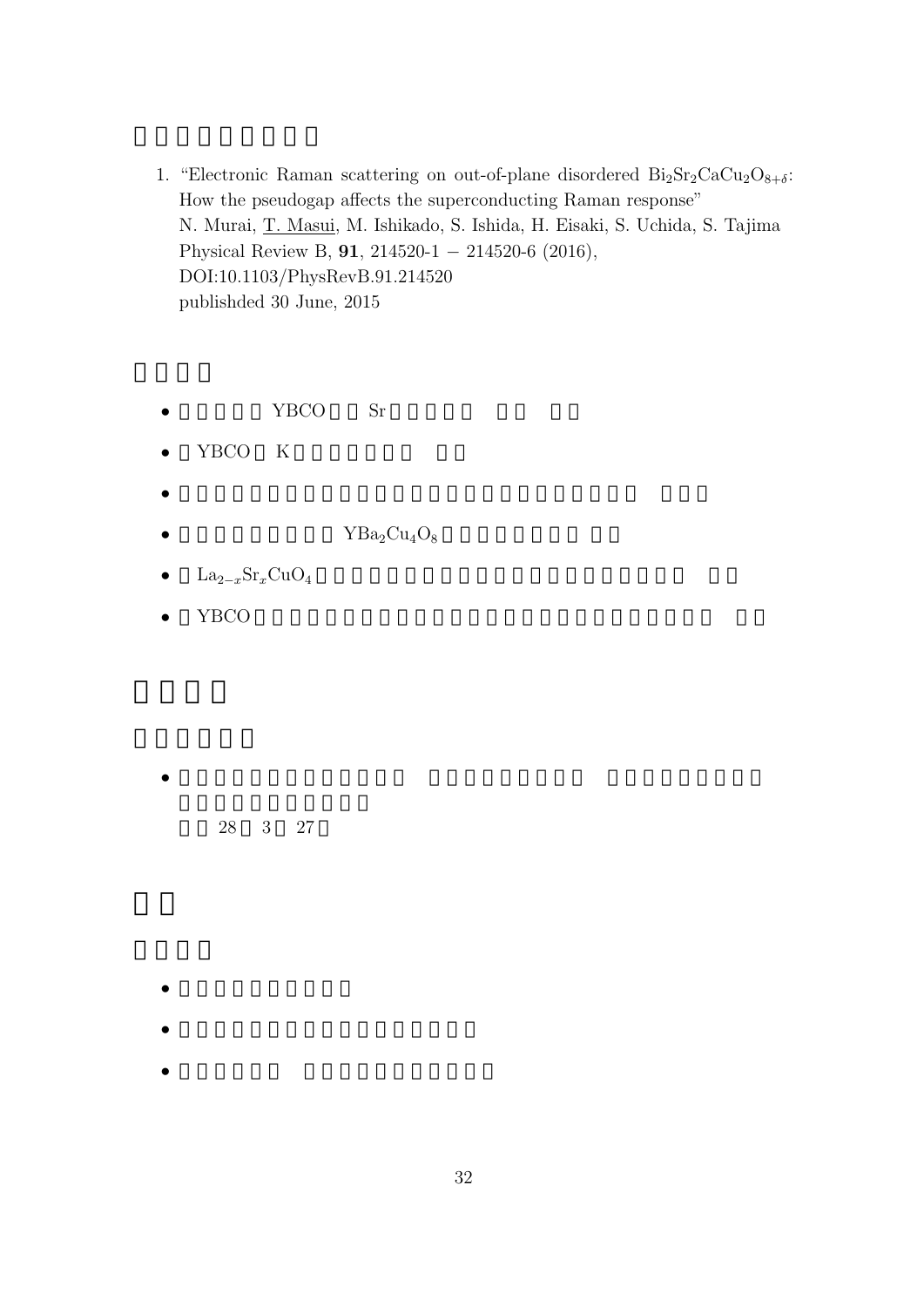| (B4) | (B4) |
|------|------|
| (B4) | (B4) |
| (B4) | (B4) |

- X  $/$   $\,$   $\,$
- ◆ **•** FT-IR

*•* タンパク質の界面吸着ダイナミクスの観測

- •<br>• The state of the state of the state of the state of the state of the state of the state of the state of the
- 
- •<br>• The contract of the contract of the contract of the contract of the contract of the contract of the contract
- The pH  $\mathbf{p}$  pH
- •<br>• The contract of the contract of the contract of the contract of the contract of the contract of the contract of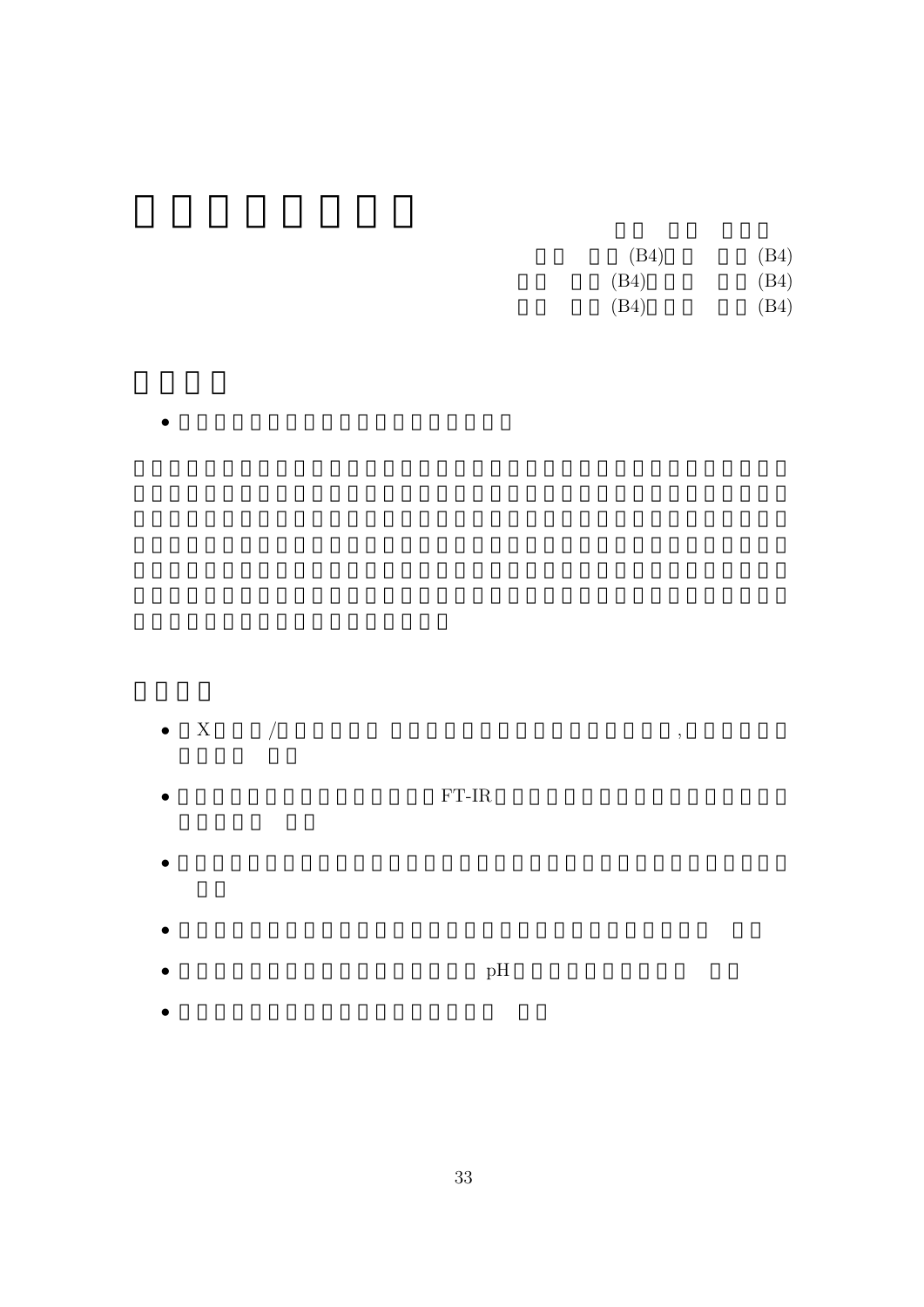1. Yohko F. Yano, Etsuo Arakawa, Wolfgang Voegeli, Tadashi Matsushita and Tomoya Uruga: "Protein Salting Out Observed at an Air/Water Interface" Pacifichem2015, Honolulu, USA [18 Dec. 2015]

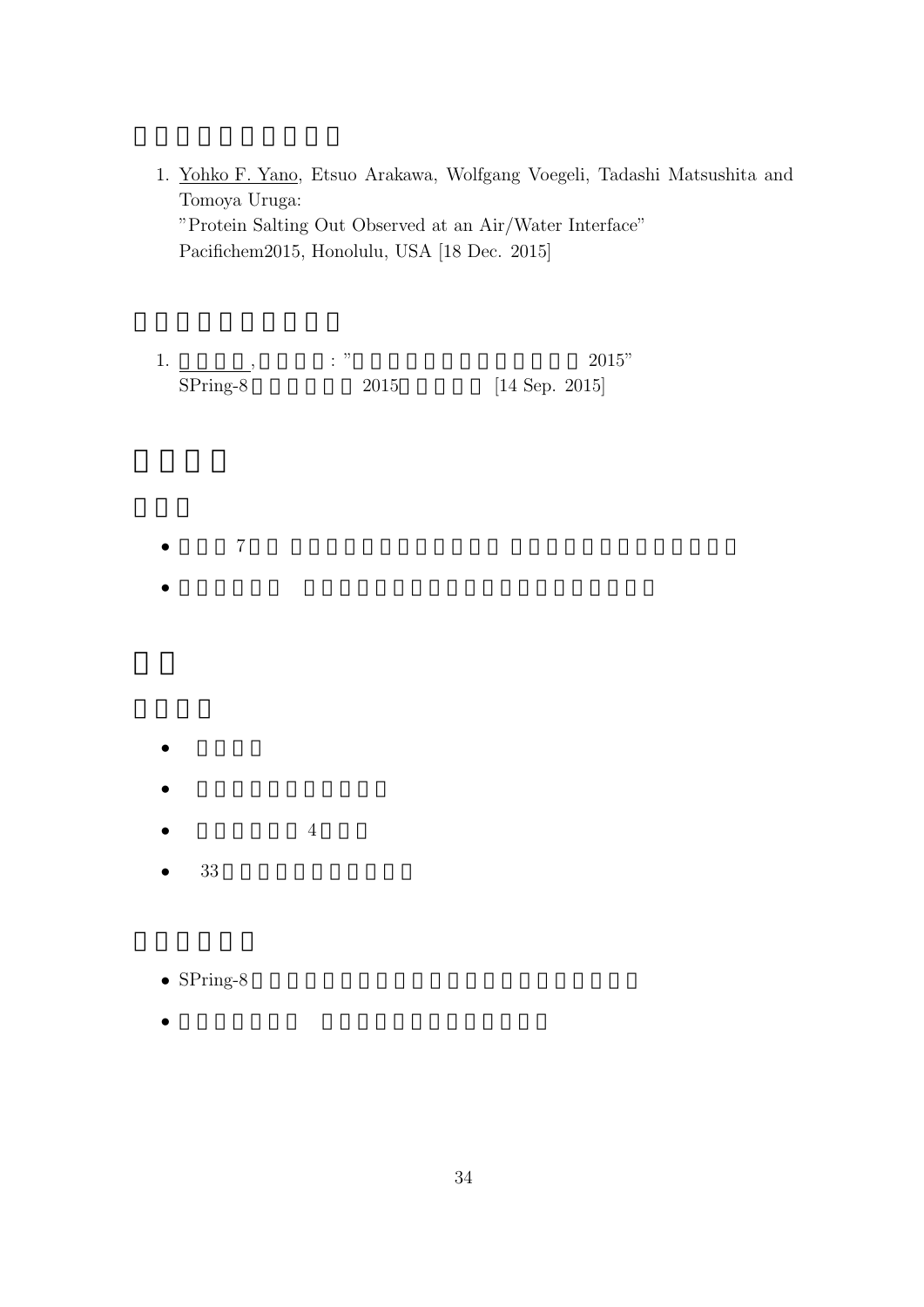|       | (M2) |
|-------|------|
| (B4), | (B4) |
| (B4), | (B4) |
| (B4), | (B4) |
|       | (B4) |

 $1.$  $2.$  $3 \qquad \qquad \text{AdS}$ 

•<br>• トゥックホールと低い対称性をもつづける高次元<sup>ブラック</sup>ホールと低い対称性をもつづける

 $\rm Hawking\text{-}Real$ 

 $4$ 

 $AdS$ 

 $AdS$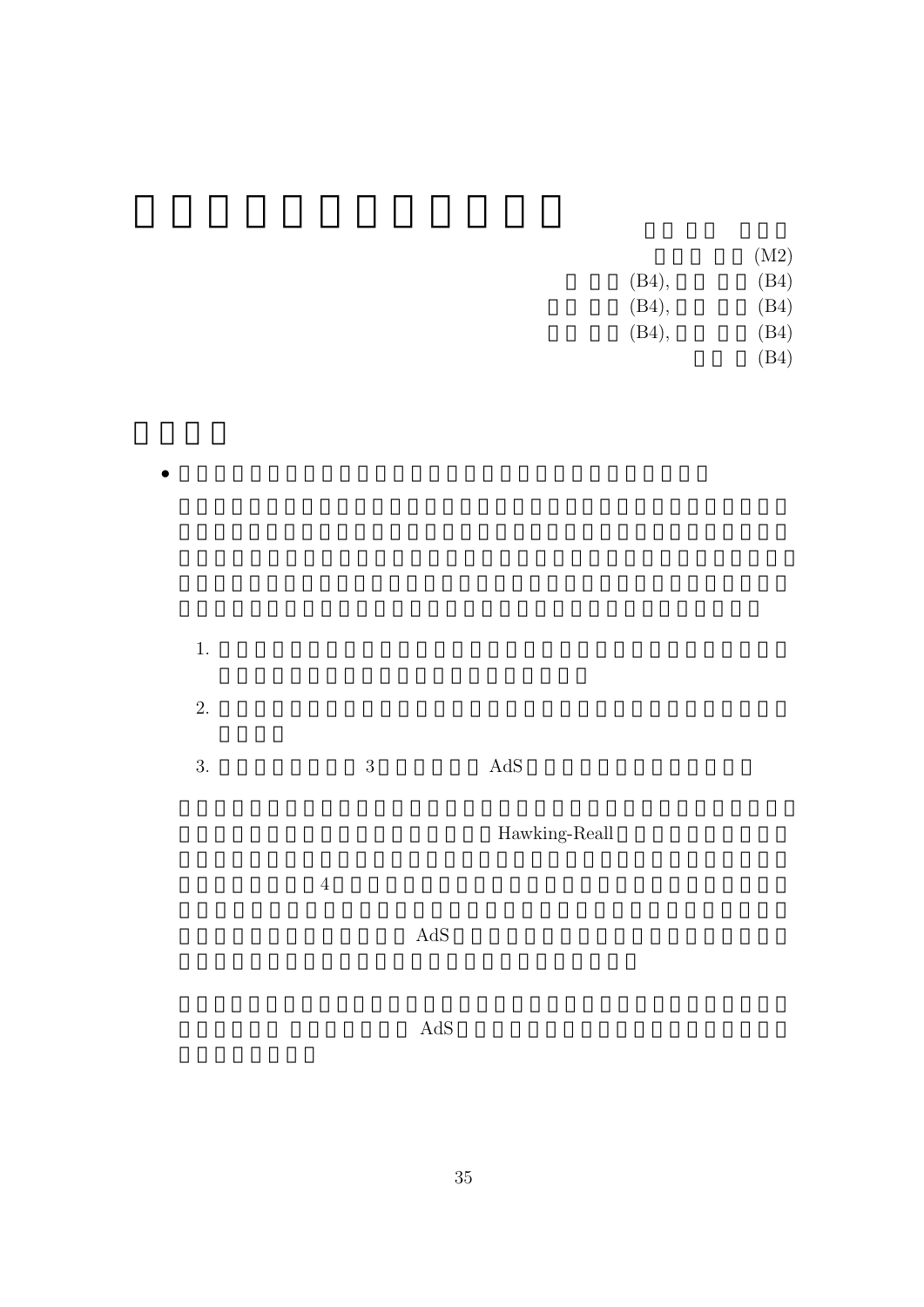- 1. "Superradiant instability of the Kerr brane" Akihiro Ishibashi, Paolo Pani, Leonardo Gualtieri, Vitor Cardoso Jounal of High Energy Physics, **1509** (2015), 209 (Published 29 September 2015)
- 2. "A rotating hairy  $AdS_3$  black hole with the metric having only one Killing vector field" Norihiro Iizuka, Akihiro Ishibashi, and Kengo Maeda Jounal of High Energy Physics, **1508** (2015), 112 (Published 24 August 2015)
- 3. "Instabilities of extremal rotating black holes in higher dimensions" Stefan Hollands, Akihiro Ishibashi Communications in Mathematical Physics, **339** (2015), 949-1002 (Published on line 13 August 2015)

| $\bullet$ |     |                |                | (M2)  |
|-----------|-----|----------------|----------------|-------|
| $\bullet$ |     | $\ddot{\cdot}$ |                |       |
|           |     |                | (B4),          |       |
|           | AdS |                | (B4)           |       |
|           | AdS |                | (B4),          |       |
|           |     | AdS            |                | (B4), |
|           |     |                | (B4),          |       |
|           |     |                | Anti-de Sitter | (B4), |
|           | AdS |                | (B4)           |       |
|           |     |                |                |       |

### 1. Akihiro Ishibashi:

"Instabilities of asymptotically AdS black holes" International Symposium RIKKYO MathPhys2016  $\label{eq:3.1} \text{,} \qquad \quad \text{,} \qquad \quad \text{[2016} \quad \ \, 01 \quad \ \, 09 \quad \text{]}$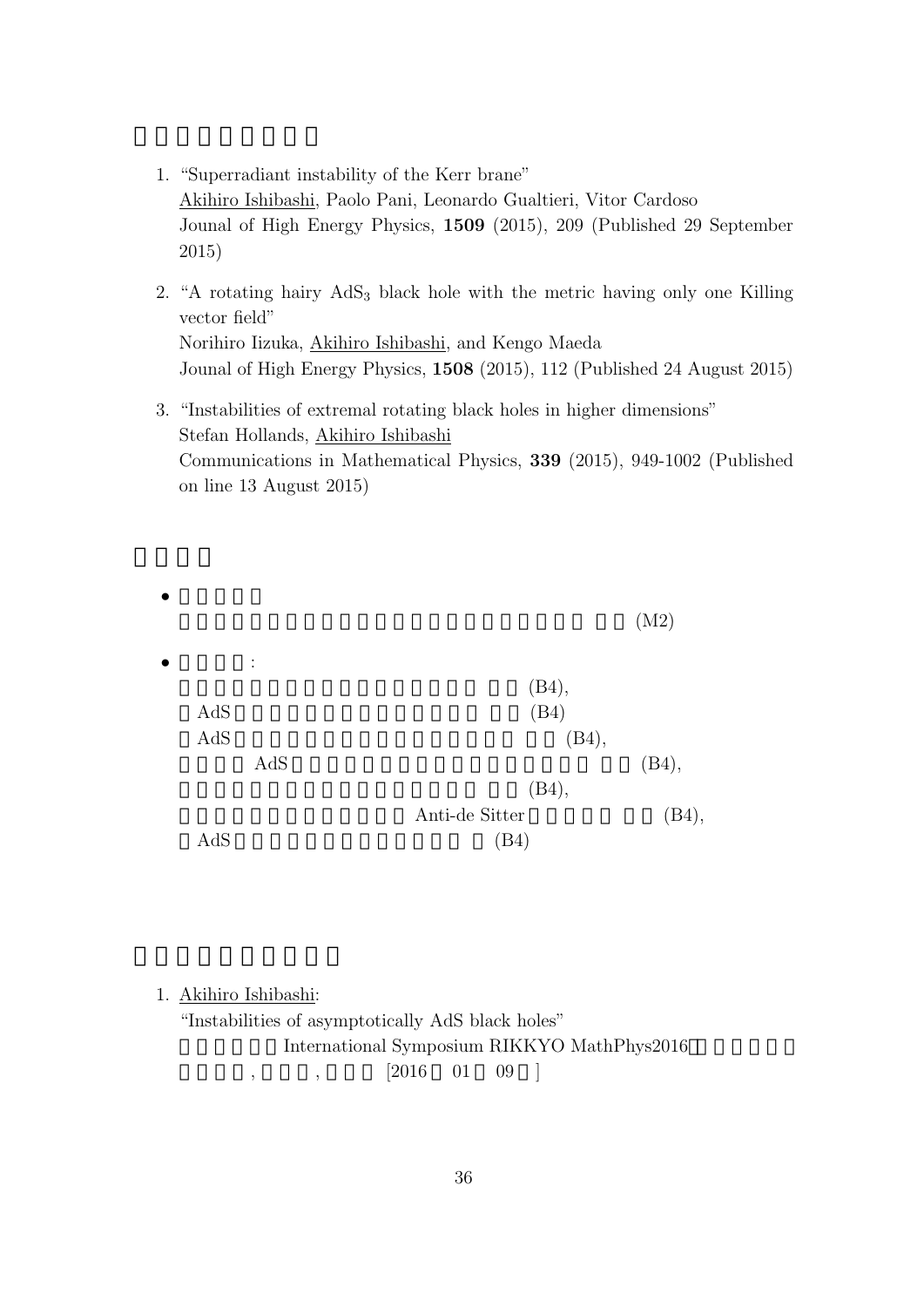|    | 2. Akihiro Ishibashi: | "Superradiant Instability of AdS black holes"                                                                  |                                       |                      |                            |         |
|----|-----------------------|----------------------------------------------------------------------------------------------------------------|---------------------------------------|----------------------|----------------------------|---------|
|    |                       | VIII Black Holes Workshop                                                                                      |                                       |                      |                            |         |
|    | TECNICO,              | $\overline{ }$                                                                                                 |                                       |                      | $[2015 \t 12 \t 21 \t 12]$ | 22      |
|    | 3. Akihiro Ishibashi: | "Perturbation and stability of higher dimensional black holes"                                                 |                                       |                      |                            |         |
|    | TECNICO,              | GR 100 years in Lisbon<br>$\overline{ }$                                                                       |                                       | $[2015 \t 12 \t 18]$ | 12                         | 19      |
|    | 4. Akihiro Ishibashi: | "A rotating hairy AdS(3) black hole with only one Killing vector field"<br>One Hundred Years of STRONG GRAVITY |                                       |                      |                            |         |
|    | TECNICO,              | $\overline{ }$ ,                                                                                               | $[2015$                               | 06 10                | 06                         | 12      |
| 1. |                       | "<br>2015<br>$[2015$                                                                                           | $\overline{5}$<br>$07 \quad 11 \quad$ |                      |                            |         |
| 2. |                       |                                                                                                                |                                       |                      |                            |         |
|    | $\zeta\zeta$<br>20    | $, ,$<br>100                                                                                                   |                                       |                      | $[2016$                    | 02      |
| 3. | "AdS                  | $, \,$                                                                                                         |                                       |                      |                            |         |
|    |                       | $[2015 \quad 11 \quad 05]$                                                                                     |                                       |                      |                            |         |
|    | $\bullet$ 2015        | (C)                                                                                                            | 15K05092,                             |                      | 910,000                    | $\big)$ |
|    | $\bullet$ 2015        | (C)<br>AdS/CFT                                                                                                 |                                       | 23740200,            |                            | 300,000 |
|    |                       |                                                                                                                |                                       |                      |                            |         |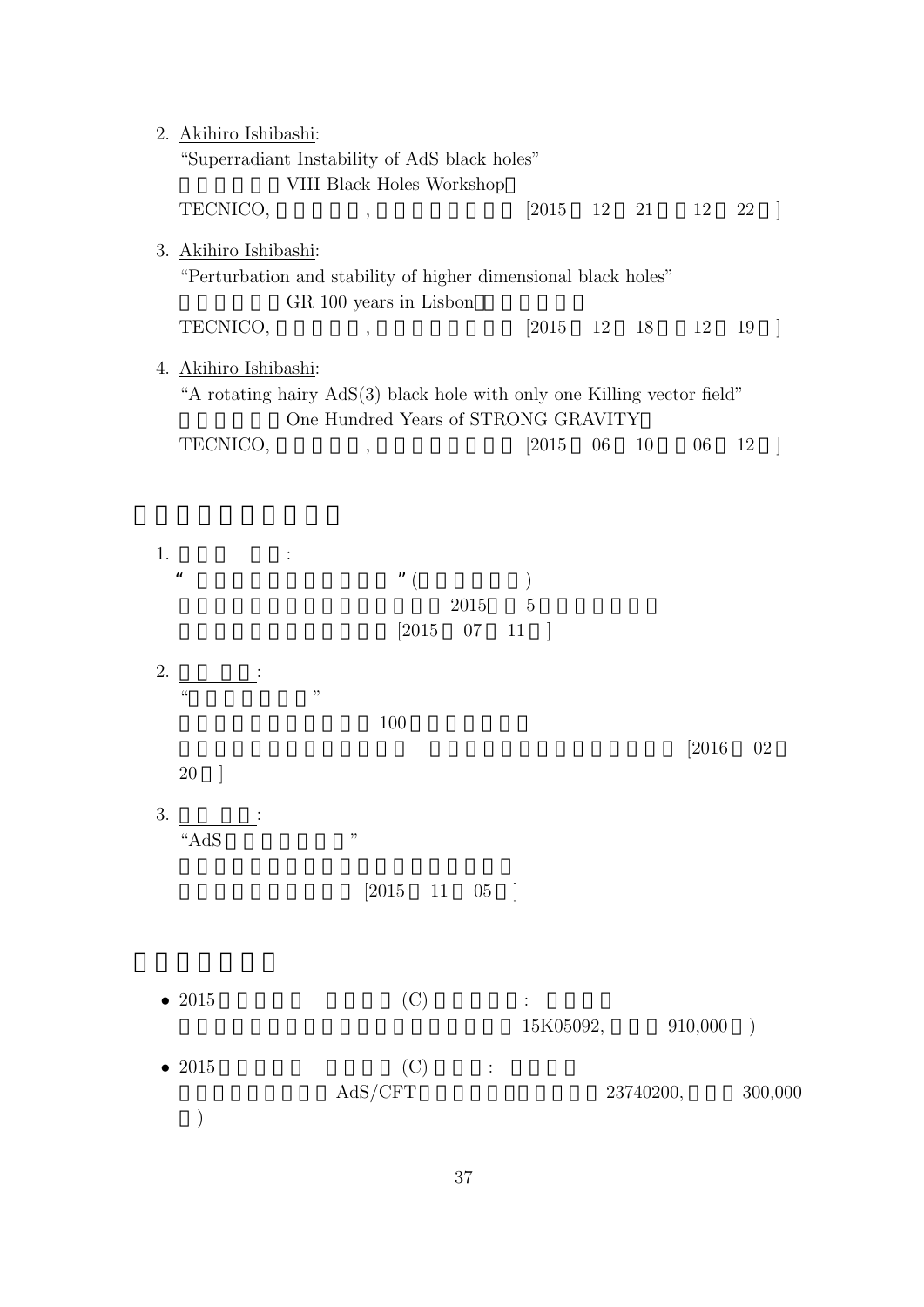- *•* 出張授業:集中講義「高次元ブラックホール」名古屋大学大学院理学研究科、  $27 \quad 11 \quad 4 \quad 6$
- •<br>• <sub>200</sub>0 to the contract the contract to the contract to the contract to the contract of the contract to the contract of the contract of the contract of the contract of the contract of the contract of the contract of the 平成 27 9 27

- *•* 教務委員 (前期・後期) *•* 基礎物理学世話人 (前期・後期)
- General Relativity and Gravitation (Springer)
- **•** *•* **H27 3 7** *•*  $\text{H27}$  4 17 4 30

" Brainstroming sessions on gravity and string theory " $4\quad 20\quad 27$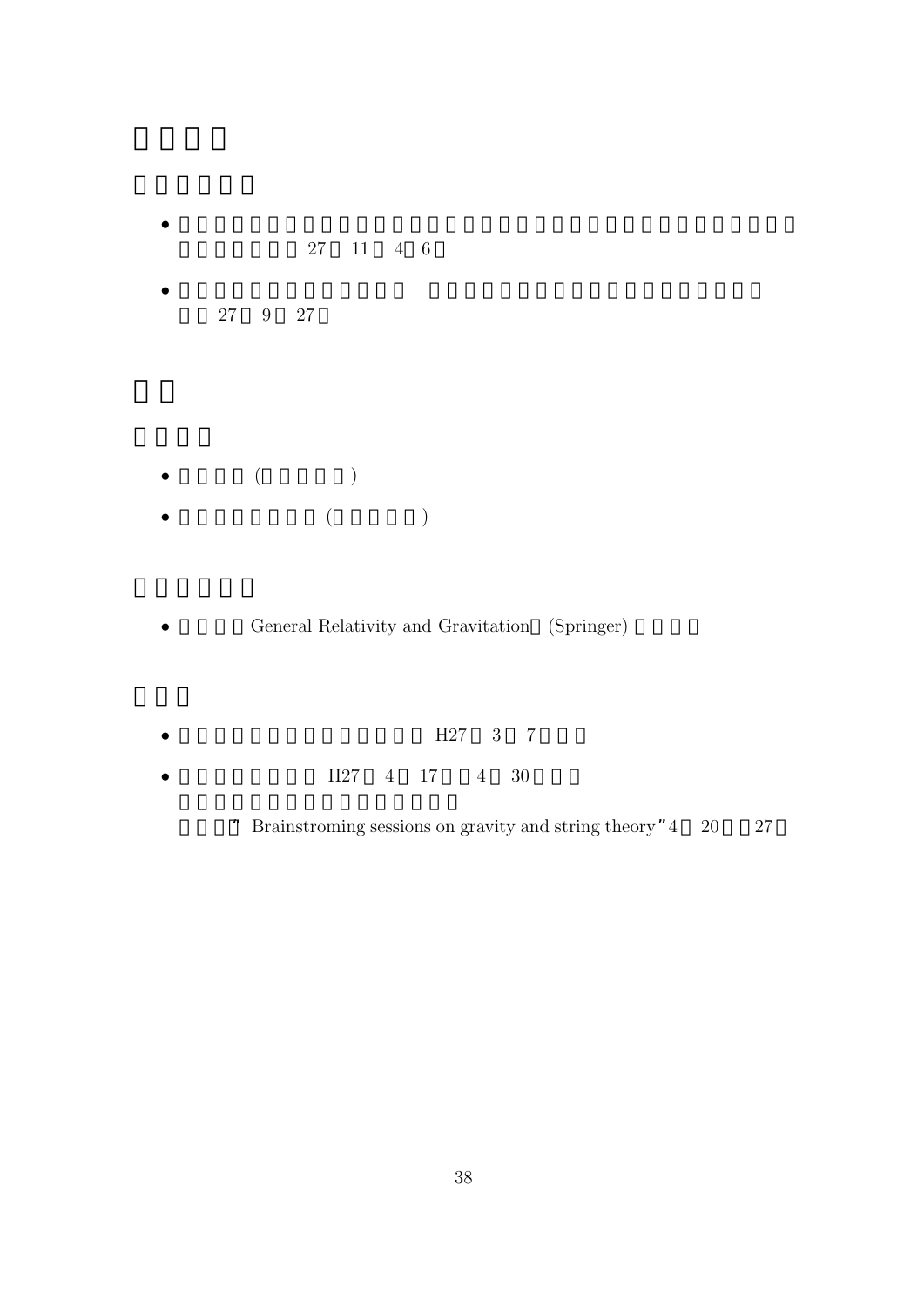| (M2) | (M1) |
|------|------|
| (M1) | (B4) |
| (B4) | (B4) |
|      | (B4) |

•<br>• <sub>Extern</sub>e <sub>a</sub>  $QSO$  $QSO$   $2$   $QSO$ 

|                |                  | (ALMA) |  |                                                     |  |  |    |
|----------------|------------------|--------|--|-----------------------------------------------------|--|--|----|
|                | $SDP.81 \quad 4$ |        |  | (Inoue, Minezaki, Matsushita, and Chiba 2016, MNRAS |  |  |    |
| $457, 2936$ 1) |                  |        |  |                                                     |  |  |    |
|                |                  |        |  |                                                     |  |  | 2) |

|    | $\sim$ 1 $\sim$ | $\overline{2}$ | 10 8 |  |
|----|-----------------|----------------|------|--|
| 3) |                 | 0.01           |      |  |
|    |                 |                |      |  |
|    |                 |                |      |  |
|    |                 |                |      |  |

(WDM) (Inoue et al. 2015, MNRAS 448, 2704)  $400 \qquad 1$  $\alpha$  (experimentally a constant  $\alpha$  and  $\alpha$  and  $\alpha$  and  $\alpha$  and  $\alpha$  and  $\alpha$  and  $\alpha$  and  $\alpha$  and  $\alpha$  and  $\alpha$  and  $\alpha$  and  $\alpha$  and  $\alpha$  and  $\alpha$  and  $\alpha$  and  $\alpha$  and  $\alpha$  and  $\alpha$  and  $\alpha$  and  $\alpha$  and  $\alpha$  and

•<br>• <sub>a</sub>

•<br>• <sub>Santa</sub> <sub>i</sub>n Santa in Santa in Santa in Santa in Santa in Santa in Santa in Santa in Santa in Santa in Santa in San

39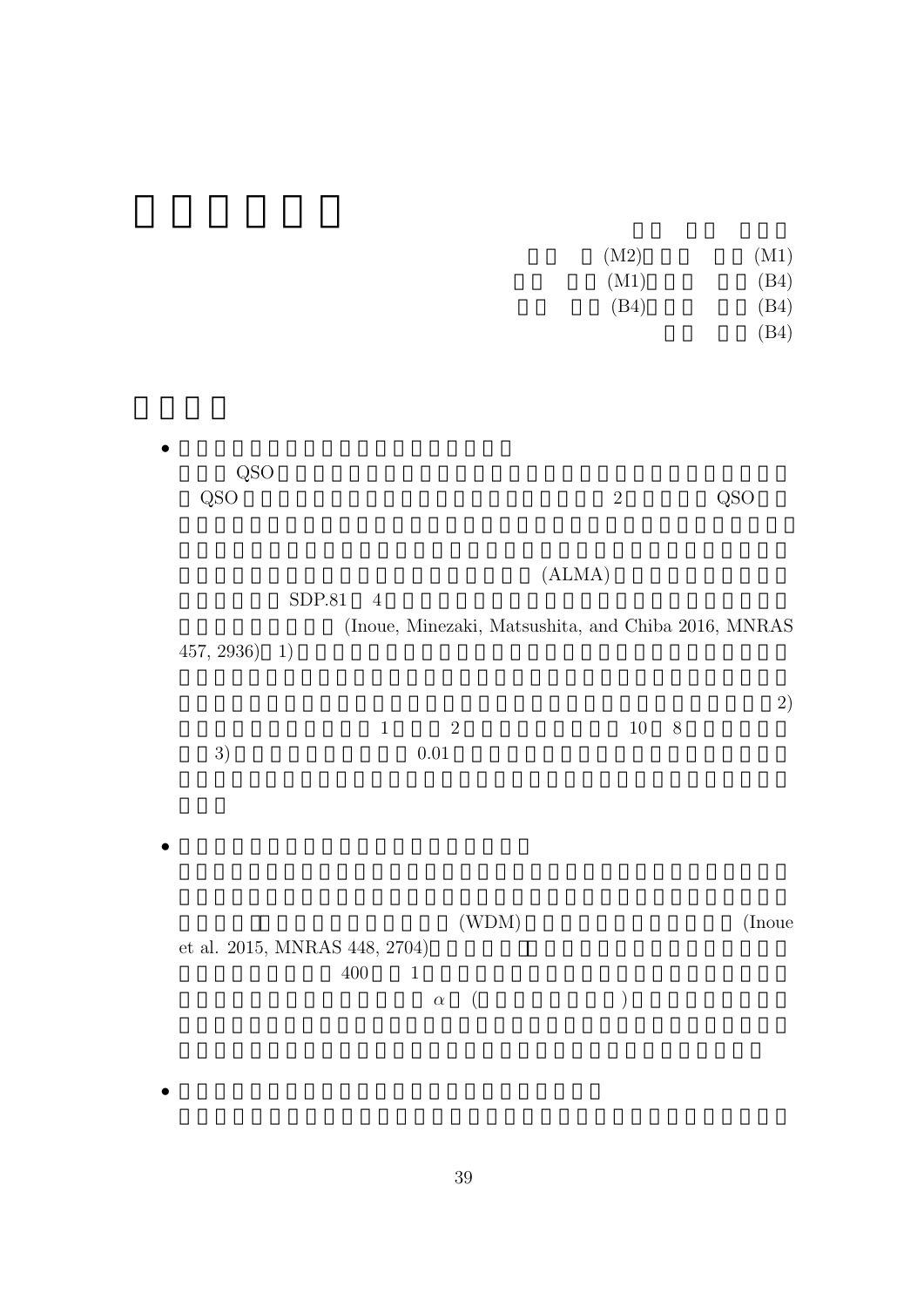# $4 \text{MG}0414+0534$  $(Inoue 2015, MNRAS 447, 1452)$

 $1$ 

- 1. "ALMA imprint of intergalactic dark structures in the gravitational lens SDP.81" Kaiki Taro Inoue, Takeo Minezaki, Satoki Matsushita, and Masashi Chiba Monthly Notices of the Royal Astronomical Society, **457**, (3): 2936-2950  $(2016), (4)$ DOI:10.1093/mnras/stw168 First published online February 17, 2016
- *•* 4 重像クエーサー RXJ1131 のホスト銀河輝度分布」高橋 誠
- **• SDP.81**  $\blacksquare$
- •<br>• The state of the state of the state of the state of the state of the state of the state of the state of the
- Planck CMB
- **MG0751+2716**
- 1. Kaiki Taro Inoue (presenter)  $4$

 $[17 \text{ Mar. } 2016]$